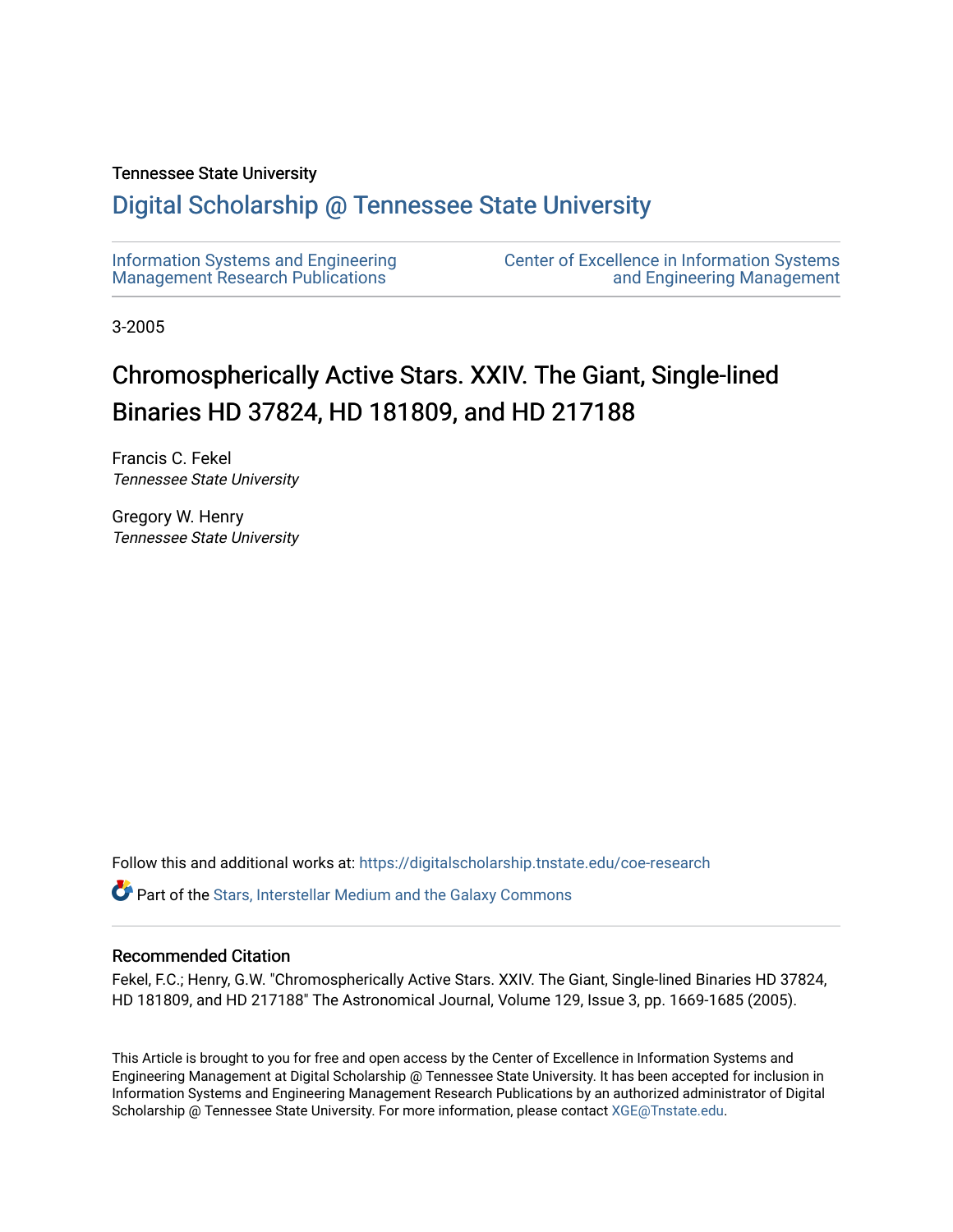FRANCIS C. FEKEL<sup>1,2</sup> AND GREGORY W. HENRY<sup>2</sup>

Center of Excellence in Information Systems, Tennessee State University, 330 10th Avenue North, Nashville, TN 37203; fekel@evans.tsuniv.edu, henry@schwab.tsuniv.edu

Received 2004 July 9; accepted 2004 November 22

#### ABSTRACT

We have obtained spectroscopy and photometry of three chromospherically active, single-lined spectroscopic binaries, HD 37824 (V1149 Ori), HD 181809 (V4138 Sgr), and HD 217188 (AZ Psc). HD 37824 has a circular orbit with a period of 53.57 days. Its primary is a K0 III star, while the secondary is likely a G or K dwarf. HD 181809 has an orbit with a period of 13.04667 days and a low eccentricity of 0.040. The primary has a spectral type of K0 III–IV, and its secondary is probably an M dwarf. The orbit of HD 217188 has a period of 47.1209 days and a moderately high eccentricity of 0.470. The spectral type of the primary is K0 III, while the secondary is likely an M dwarf. All three systems are estimated to have near solar iron abundances. Photometric observations spanning 15–16 years for all three stars yield mean photometric periods of 53.12, 59.85, and 90.89 days for HD 37824, HD 181809, and HD 217188, respectively. Thus, HD 37824 is rotating synchronously with the orbital period, while HD 181809 and HD 217188 are both rotating considerably slower than synchronously. All three stars show longterm variations in mean brightness and photometric amplitude, but no correlations are observed between the seasonal mean brightness, photometric amplitude, and seasonal photometric period in any of the stars. No clear evidence for long-term periodic variations in any of these parameters is present. The circular orbit of HD 37824 and the synchronous rotation of its K giant argue that the star is in the core helium-burning phase of its evolution. The giant components of HD 181809 and HD 217188 are asynchronous rotators, and both systems have eccentric orbits. Thus, those two stars are likely first-ascent giants.

Key words: binaries: spectroscopic — stars: spots — stars: variables: other Online material: machine-readable tables

#### 1. INTRODUCTION

Chromospherically active stars have been identified in spectroscopic surveys by their strong Ca ii H and K emission. In particular, such active stars have been found in objective-prism surveys (e.g., Bidelman & MacConnell 1973; Bidelman 1981, 1985) and more recently in the moderate- and high-resolution spectroscopic searches of Henry et al. (1996) and Strassmeier et al. (2000), respectively. Over the past several decades, satellite surveys at X-ray and ultraviolet wavelengths have provided another very effective way of finding active, late-type stars. The observations produced by satellites such as  $HEAO-1$ , Einstein, EXOSAT, the Extreme Ultraviolet Explorer (EUVE), and ROSAT have led to optical identifications (e.g., Buckley et al. 1987; Fleming et al. 1989; Cutispoto et al. 1991, 1999; Tagliaferri et al. 1994; Jeffries et al. 1995; Neuhaüser et al. 1997) of many chromospherically active stars. Here we discuss three stars discovered from objective-prism spectra (Bidelman & MacConnell 1973; Bidelman 1981). Although spectroscopic orbits have been determined previously for HD 37824, HD 181809, and HD 217188, our new results improve their orbital elements. We also analyze our extensive photometric observations and, using complementary spectroscopy and photometry, discuss the nature of the systems.

## 2. SPECTROSCOPIC OBSERVATIONS AND REDUCTIONS

From 1979 November to 2003 September we obtained 60 high-resolution spectrograms of HD 37824. The radial velocities of the first 11, obtained at McDonald Observatory and Kitt Peak National Observatory (KPNO) were published previously by Fekel et al. (1986). The remaining observations were acquired with the KPNO coudé feed telescope, coudé spectrograph, and a TI CCD detector. All but five of the KPNO spectrograms are centered in the red at  $6430 \text{ Å}$ , cover a wavelength range of about 80 Å, and have a resolution of 0.21 Å. Two observations were obtained of the H $\alpha$  region and three of the lithium region around 6708 Å. The spectrograms of these latter two regions have the same wavelength range and resolution as the spectrograms obtained in the 6430 Å region. Typical signal-to-noise ratios are 150–200.

From 1979 November to 2003 October we collected 54 highresolution spectrograms of HD 181809. The radial velocities for the first five, which were acquired at McDonald Observatory, were published by Fekel et al. (1986). Our additional spectrograms were all obtained with the previously mentioned KPNO telescope, spectrograph, and detector system. Except for one centered at  $H\alpha$  and one in the lithium region, all the KPNO spectrograms are centered at  $6430 \text{ Å}.$ 

From 1981 August to 2002 September we obtained 52 highresolution spectrograms of HD 217188. Fekel et al. (1986) listed the radial velocities for the first six observations, which were obtained at McDonald Observatory and KPNO. Our additional spectrograms were acquired at KPNO with the same telescope, spectrograph, and detector combination as the observations of

<sup>&</sup>lt;sup>1</sup> Visiting Astronomer, Kitt Peak National Observatory, National Optical Astronomy Observatory, operated by the Association of Universities for Research in Astronomy, Inc., under cooperative agreement with the National Sci-

Also Senior Research Associate, Department of Physics and Astronomy, Vanderbilt University, Nashville, TN 37235.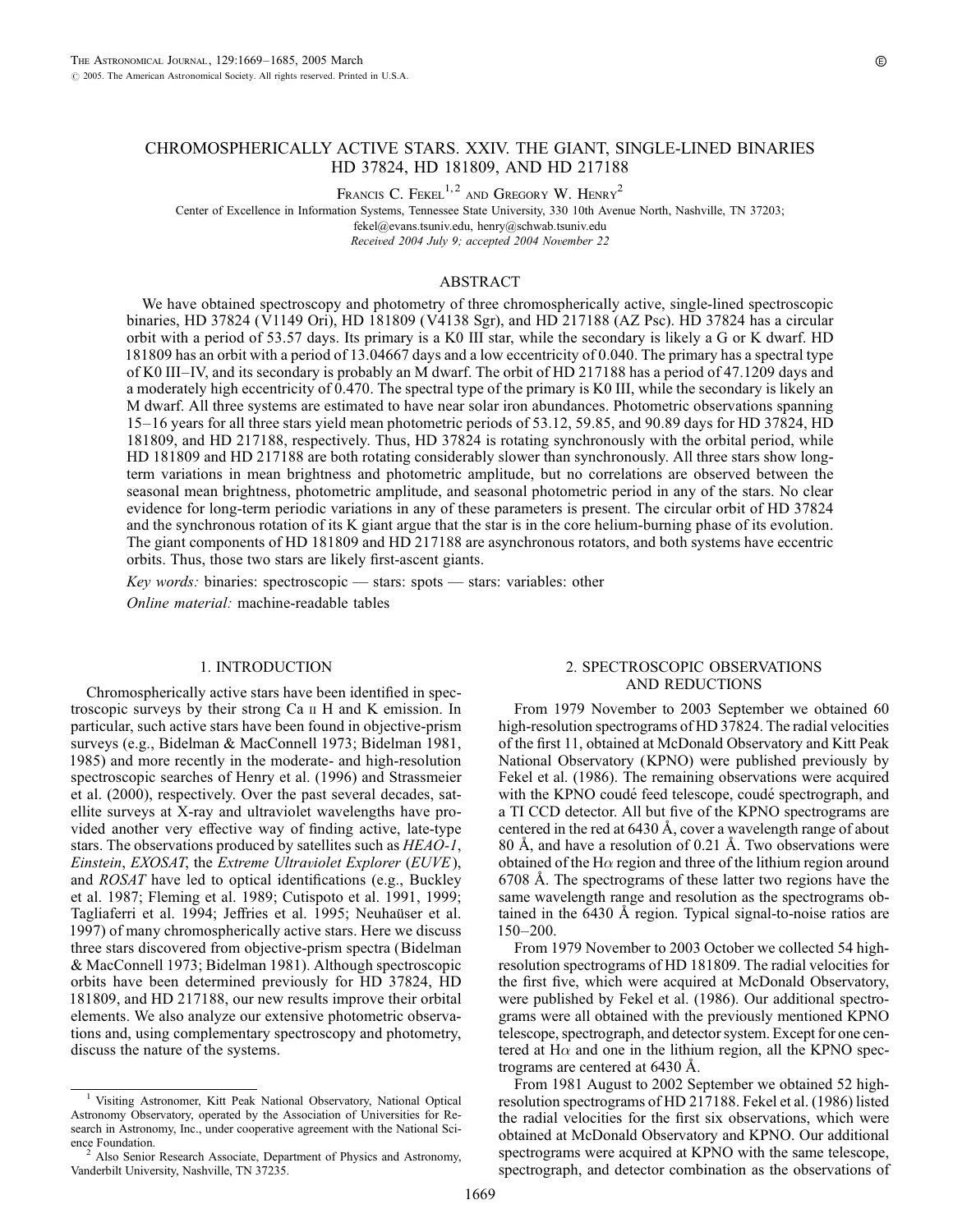HD 37824. Two of the spectrograms are centered at  $H\alpha$  and one at the lithium region; the rest are of the usual  $6430 \text{ Å}$  region.

Our previously published velocities of these three stars have been revised slightly because different velocities have been adopted for the standard stars (Scarfe et al. 1990). The radial velocities for our more recent spectra were determined with the IRAF cross-correlation program fxcor (Fitzpatrick 1993). The cross-correlation reference stars for the spectra of HD 37824 were primarily the IAU velocity standards HR 1283,  $\beta$  Gem, and HR 3145. Their adopted velocities are 24.8, 3.2, and 71.4 km  $s^{-1}$ , respectively, from Scarfe et al. (1990). For HD 181809 we used  $\beta$  Aql as the reference star. A velocity of  $-40.2$  km s<sup>-1</sup>, measured relative to the IAU velocity standard HR 7560, was adopted for it from our unpublished results. Finally, for HD 217188 we used primarily  $\beta$  Aql, although a few spectra were cross-correlated against the IAU velocity standards  $\alpha$  Ari or HR 8551. The latter two stars have velocities of  $-14.5$  and 54.3 km  $s^{-1}$ , respectively (Scarfe et al. 1990). All the individual radial velocities for HD 37824, HD 181809, and HD 217188 are given in Tables 1, 2, and 3, respectively, along with their corresponding orbital phases and velocity residuals computed from the orbits determined in  $\S$  4.2, 5.2, and 6.2.

Several computer programs were used to determine the orbital elements. With an adopted period, preliminary orbital elements sometimes were computed with BISP (Wolfe et al. 1967), a computer program that uses a slightly modified version of the Wilsing-Russell method. With these or other welldetermined elements, the orbit was refined with SB1 (Barker et al. 1967), a program that uses differential corrections. If the eccentricity was low, a circular orbit with SB1C (D. Barlow 1998, private communication), which also uses differential corrections to determine the orbital elements, was computed.

#### 3. PHOTOMETRIC OBSERVATIONS AND REDUCTIONS

Our photometric observations were all obtained with the T3 0.4 m automatic photoelectric telescope (APT) at Fairborn Observatory in southern Arizona. The 0.4 m APT uses a temperaturestabilized EMI 9924B photomultiplier tube to acquire data successively through Johnson  $B$  and  $V$  filters. Each program star was measured each clear night in the following sequence, termed a group observation:  $K$ ,  $S$ ,  $C$ ,  $V$ ,  $C$ ,  $V$ ,  $C$ ,  $V$ ,  $C$ ,  $S$ ,  $K$ , in which  $K$  is a check star,  $C$  is the comparison star,  $V$  is the program star, and S is a sky reading. Three  $V - C$  and two  $K - C$ differential magnitudes were formed from each sequence and averaged together to create group means. Group mean differential magnitudes with internal standard deviations greater than 0.01 mag were rejected to filter the observations taken under nonphotometric conditions. The surviving group means were corrected for differential extinction with nightly extinction coefficients, transformed to the Johnson system with yearly mean transformation coefficients, and treated as single observations thereafter. The external precision of these group means, based on standard deviations for pairs of constant stars, is typically  $\sim$  0.004–0.005 mag on good nights with this telescope. Prior to 1992, when a new precision photometer was installed on the telescope, the precision of the observations was approximately 0.012 mag. Further information on the operation of our APTs can be found in Henry (1995a, 1995b, 1999) and Eaton et al. (2003).

The T3 APT acquired 1271 good group means in Vand 1317 in B for HD 37824 during 15 observing seasons between 1988 September and 2003 April. The individual group mean  $V - C$ and  $K - C$  differential magnitudes are given in Table 4. The

TABLE 1 Radial Velocities of HD 37824

|                          |                | Velocity          | $O-C$                   |              |                     |
|--------------------------|----------------|-------------------|-------------------------|--------------|---------------------|
| $HJD - 2,400,000$        | Phase          | $(km s^{-1})$     | $(km s^{-1})$           | Weight       | Source <sup>a</sup> |
| 43,940.336               |                |                   | $-0.5$                  | 0.05         | SAAO                |
| 43,941.336               | 0.558<br>0.576 | 2.9<br>2.6        | $-2.0$                  | 0.05         | SAAO                |
| 43,944.351               | 0.633          | 9.1               | $-1.2$                  | 0.05         | SAAO                |
| 43,945.355               | 0.651          | 12.7              | 0.0                     | 0.05         | SAAO                |
| 43,969.226               | 0.097          | 51.6              | 1.8                     | 0.05         | SAAO                |
| 43,971.225               | 0.134          | 46.4              | 0.7                     | 0.05         | SAAO                |
| 43,973.244               | 0.172          | 34.4              | $-6.2$                  | 0.05         | SAAO                |
| 43,976.220               | 0.228          | 34.2              | 2.4                     | 0.05         | SAAO                |
| 43,977.213               | 0.246          | 26.6              | $-2.2$                  | 0.05         | SAAO                |
| 43,978.216               | 0.265          | 26.2              | 0.5                     | 0.05         | SAAO                |
| 43,979.223               | 0.284          | 25.4              | 2.8                     | 0.05         | SAAO                |
| 43,980.214<br>44,178.918 | 0.302<br>0.011 | 20.3<br>54.0      | 0.7<br>$-0.5$           | 0.05<br>1.00 | SAAO<br>McD         |
| 44,182.011               | 0.069          | 50.0              | $-2.2$                  | 0.00         | McD                 |
| 44,235.519               | 0.068          | 4.6               | $-47.7$                 | 0.00         | SAAO                |
| 44,239.457               | 0.141          | 46.8              | 1.9                     | 0.05         | SAAO                |
| 44,241.417               | 0.178          | 37.3              | $-2.5$                  | 0.05         | SAAO                |
| 44,245.368               | 0.251          | 28.7              | 0.8                     | 0.05         | SAAO                |
| 44,246.375               | 0.270          | 26.7              | 1.9                     | 0.05         | SAAO                |
| 44,297.342               | 0.221          | 31.8              | $-1.0$                  | 0.05         | SAAO                |
| 44,298.280               | 0.239          | 25.2              | $-4.7$                  | 0.05         | SAAO                |
| 44,299.287               | 0.258          | 29.5              | 2.7                     | 0.05         | SAAO                |
| 44,300.280               | 0.276          | 25.3              | 1.5                     | 0.05         | SAAO                |
| 44,301.274               | 0.295          | 20.1              | $-0.6$                  | 0.05         | SAAO                |
| 44,302.275               | 0.314          | 21.1              | 3.3                     | 0.05         | SAAO                |
| 44,332.246               | 0.873          | 43.5              | $-3.1$                  | 0.05         | SAAO                |
| 44,333.260<br>44,335.256 | 0.892<br>0.929 | 47.7<br>49.6      | $-1.0$<br>$-2.4$        | 0.05<br>0.05 | SAAO<br>SAAO        |
| 44,336.266               | 0.948          | 51.5              | $-1.7$                  | 0.05         | SAAO                |
| 44,337.246               | 0.966          | 60.0              | 6.0                     | 0.05         | SAAO                |
| 44,364.226               | 0.470          | 6.0               | 3.9                     | 0.05         | SAAO                |
| 44,535.524               | 0.667          | 13.0              | $-2.0$                  | 0.05         | SAAO                |
| 44,536.591               | 0.687          | 20.2              | 2.3                     | 0.05         | SAAO                |
| 44,537.607               | 0.706          | 17.4              | $-3.5$                  | 0.05         | SAAO                |
| 44,538.605               | 0.725          | 21.8              | $-2.1$                  | 0.05         | SAAO                |
| 44,539.595               | 0.743          | 25.9              | $-1.1$                  | 0.05         | SAAO                |
| 44,590.485               | 0.693          | 18.7              | $-0.2$                  | 0.05         | SAAO                |
| 44,592.319               | 0.727          | 22.7              | $-1.7$                  | 0.05         | SAAO                |
| 44,592.601               | 0.733          | 24.2              | $-1.0$                  | 0.05         | SAAO                |
| 44,593.310<br>44,593.593 | 0.746          | 24.1              | $-3.3$<br>0.9           | 0.05         | SAAO                |
| 44,595.412               | 0.751<br>0.785 | 29.2<br>32.7      | $-1.2$                  | 0.05<br>0.05 | SAAO<br>SAAO        |
| 44,596.329               | 0.802          | 33.8              | $^{-2.9}$               | 0.05         | SAAO                |
| 44,596.599               | 0.807          | 38.4              | 1.0                     | 0.05         | SAAO                |
| 44,626.734               | 0.370          | 9.3               | $^{ -0.7}$              | 1.00         | McD                 |
| 44,627.801               | 0.390          | 7.8               | 0.1                     | 1.00         | McD                 |
| 44,639.306               | 0.604          | $-12.4$           | $-19.5$                 | 0.00         | SAAO                |
| 44,692.240               | 0.592          | 5.2               | $-0.8$                  | 0.05         | SAAO                |
| 44,693.231               | 0.611          | 3.2               | $-4.6$                  | 0.05         | SAAO                |
| 44,694.227               | 0.630          | 11.5              | 1.6                     | 0.05         | SAAO                |
| 44,707.208               | 0.872          | 43.2              | $-3.3$                  | 0.05         | SAAO                |
| 44,895.019               | 0.377          | 9.4               | 0.3                     | 1.00         | McD                 |
| 45,357.779               | 0.015          | 55.3              | $_{0.8}$                | 1.00         | KPNO                |
| 45,359.811               | 0.053          | 52.1              | $-1.1$                  | 1.00         | KPNO                |
| 45,360.789<br>45,361.721 | 0.071<br>0.089 | 51.8<br>50.1      | $^{ -0.2}$<br>$^{-0.5}$ | 1.00<br>1.00 | KPNO<br><b>KPNO</b> |
| 45,719.854               | 0.773          | 31.5              | $-0.5$                  | 1.00         | KPNO                |
| 45,812.616               | 0.505          | 1.3               | $-0.3$                  | 1.00         | KPNO                |
| 48,163.022               | 0.377          | 9.4               | 0.2                     | 1.00         | <b>KPNO</b>         |
| 48,167.996               | 0.469          | 1.1               | $-1.0$                  | 1.00         | KPNO                |
| 48,346.594               | 0.803          | 35.7              | $-1.1$                  | 1.00         | KPNO                |
| 48,573.025               | 0.029          | 54.5              | 0.3                     | 1.00         | KPNO                |
| 48,577.017               | 0.104          | 49.7 <sup>b</sup> | 0.5                     | 1.00         | <b>KPNO</b>         |
| 48,577.881               | 0.120          | $48.6^\circ$      | 1.2                     | 1.00         | <b>KPNO</b>         |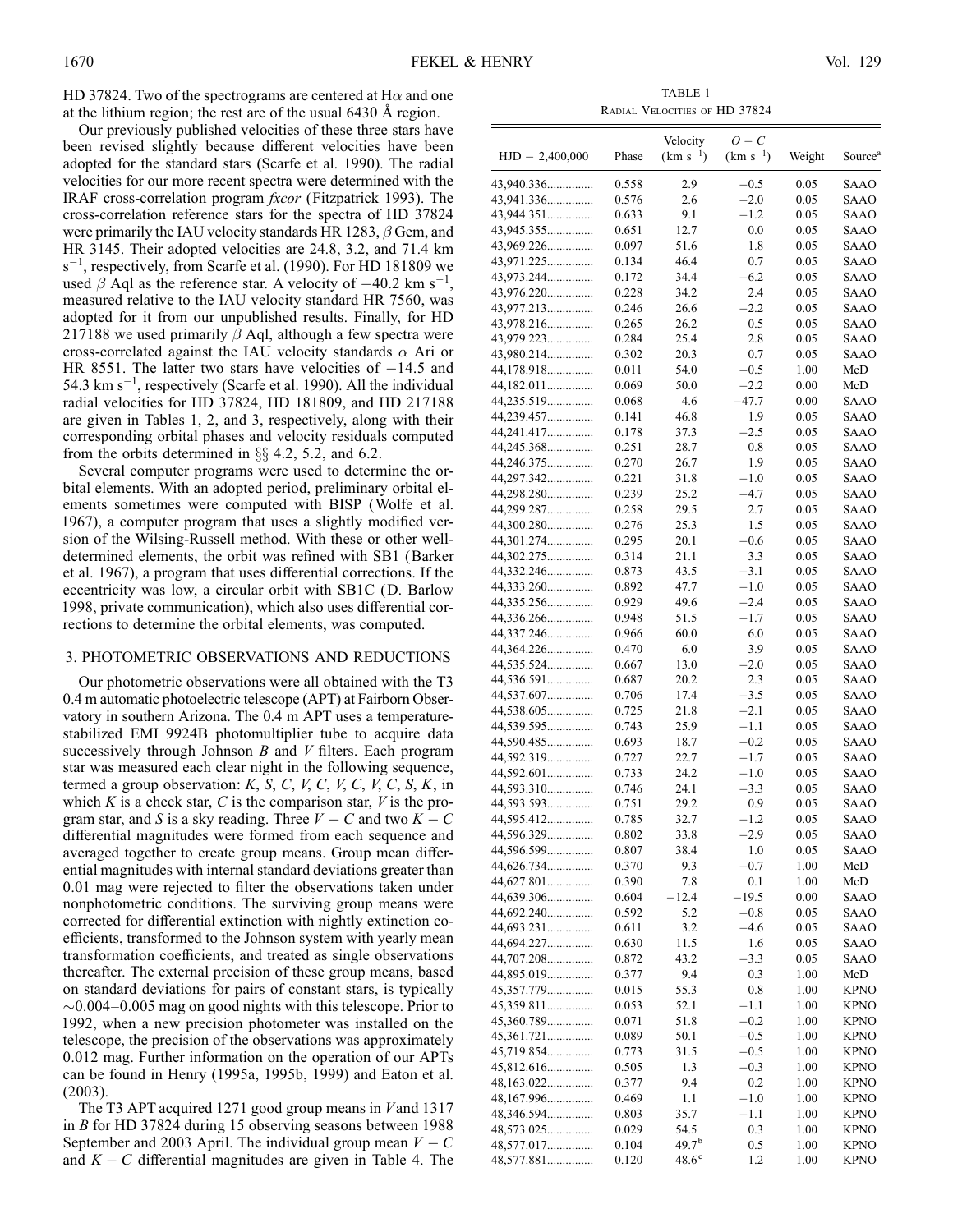TABLE 1—Continued

|                   |       | Velocity          | $O - C$       |        |                     |
|-------------------|-------|-------------------|---------------|--------|---------------------|
| $HJD - 2,400,000$ | Phase | $(km s^{-1})$     | $(km s^{-1})$ | Weight | Source <sup>a</sup> |
| 48,604.876        | 0.624 | 9.9               | 0.6           | 1.00   | <b>KPNO</b>         |
| 48,606.733        | 0.659 | 14.4              | 0.7           | 1.00   | <b>KPNO</b>         |
| 49,245.985        | 0.591 | 6.0               | 0.2           | 1.00   | <b>KPNO</b>         |
| 49,248.025        | 0.629 | 10.1              | 0.3           | 1.00   | KPNO                |
| 49,250.034        | 0.666 | 15.6              | 0.8           | 1.00   | <b>KPNO</b>         |
| 49,307.882        | 0.746 | 26.9              | $-0.5$        | 1.00   | <b>KPNO</b>         |
| 49,674.838        | 0.595 | 6.2               | 0.0           | 1.00   | <b>KPNO</b>         |
| 49,834.615        | 0.578 | 4.3               | $-0.4$        | 1.00   | <b>KPNO</b>         |
| 49,971.005        | 0.124 | $45.6^{\rm b}$    | $-1.4$        | 1.00   | <b>KPNO</b>         |
| 49,972.004        | 0.142 | 44.9              | 0.2           | 1.00   | <b>KPNO</b>         |
| 49,973.030        | 0.161 | $41.5^{\circ}$    | $-0.6$        | 1.00   | <b>KPNO</b>         |
| 49,974.028        | 0.180 | 39.4              | 0.0           | 1.00   | <b>KPNO</b>         |
| 50,363.947        | 0.458 | 2.3               | $-0.2$        | 1.00   | <b>KPNO</b>         |
| 50,399.952        | 0.130 | 46.4              | 0.2           | 1.00   | <b>KPNO</b>         |
| 50,400.963        | 0.149 | 43.9 <sup>c</sup> | 0.1           | 1.00   | <b>KPNO</b>         |
| 50,401.889        | 0.166 | 41.6              | 0.2           | 1.00   | <b>KPNO</b>         |
| 50,405.006        | 0.224 | 32.6              | 0.2           | 1.00   | <b>KPNO</b>         |
| 50,754.932        | 0.756 | 28.9              | $-0.2$        | 1.00   | <b>KPNO</b>         |
| 50,757.928        | 0.812 | 38.4              | 0.2           | 1.00   | <b>KPNO</b>         |
| 50,758.939        | 0.831 | 41.1              | 0.1           | 1.00   | <b>KPNO</b>         |
| 50,829.794        | 0.153 | 42.5              | $-0.7$        | 1.00   | <b>KPNO</b>         |
| 50,830.749        | 0.171 | 40.5              | $-0.2$        | 1.00   | <b>KPNO</b>         |
| 50,831.681        | 0.188 | 37.7              | $-0.4$        | 1.00   | <b>KPNO</b>         |
| 50,832.763        | 0.209 | 34.4              | $-0.5$        | 1.00   | <b>KPNO</b>         |
| 50,833.766        | 0.227 | 31.4              | $-0.5$        | 1.00   | <b>KPNO</b>         |
| 50,926.630        | 0.961 | 54.5              | 0.7           | 1.00   | KPNO                |
| 50,927.617        | 0.979 | 54.9              | 0.5           | 1.00   | <b>KPNO</b>         |
| 50,928.616        | 0.998 | 55.1              | 0.5           | 1.00   | <b>KPNO</b>         |
| 51,303.618        | 0.997 | 54.7              | 0.1           | 1.00   | <b>KPNO</b>         |
| 51,472.952        | 0.158 | 42.3              | $-0.3$        | 1.00   | <b>KPNO</b>         |
| 51,473.933        | 0.176 | 39.6              | $-0.3$        | 1.00   | <b>KPNO</b>         |
| 51,474.985        | 0.196 | 37.0              | 0.1           | 1.00   | <b>KPNO</b>         |
| 51,476.993        | 0.234 | 30.2              | $-0.6$        | 1.00   | <b>KPNO</b>         |
| 51,803.011        | 0.319 | 17.0              | 0.0           | 1.00   | <b>KPNO</b>         |
| 51,803.994        | 0.337 | 14.4              | 0.1           | 1.00   | <b>KPNO</b>         |
| 52,013.622        | 0.250 | 28.7              | 0.6           | 1.00   | <b>KPNO</b>         |
| 52,014.628        | 0.269 | 25.6              | 0.6           | 1.00   | <b>KPNO</b>         |
| 52,015.601        | 0.287 | 22.8              | $_{0.8}$      | 1.00   | <b>KPNO</b>         |
| 52,016.602        | 0.306 | 19.6              | 0.6           | 1.00   | <b>KPNO</b>         |
| 52,017.607        | 0.324 | 16.8              | 0.6           | 1.00   | <b>KPNO</b>         |
| 52,902.966        | 0.850 | 43.8              | 0.1           | 1.00   | <b>KPNO</b>         |
| 52,903.980        | 0.869 | 46.4              | 0.3           | 1.00   | <b>KPNO</b>         |
| 52,904.977        | 0.888 | 48.4              | 0.1           | 1.00   | <b>KPNO</b>         |

<sup>a</sup> SAAO: South African Astronomical Observatory; McD: McDonald Observatory; KPNO: Kitt Peak National Observatory.<br><sup>b</sup> H $\alpha$  region, central wavelength 6560 Å.<br><sup>c</sup> Lithium region, central wavelength 6700 Å.

photometric comparison star was HD 38309 ( $V = 6.09$ , B- $V = 0.320$ , F0 III), while the check star was HD 37984 (51 Ori, HR 1963;  $V = 4.90, B - V = 1.144, K1$  III).

A total of 1012 good group means in  $V$  and 1040 in  $B$  were acquired for HD 181809 during 16 observing seasons between 1988 April and 2003 July. The individual  $V - C$  and  $K - C$ differential magnitudes are given in Table 5. The comparison star was HD 182629 ( $V = 5.57$ ,  $B - V = 1.228$ , K1–K2 III), while the check star was HD 181240 (HR 7327;  $V = 5.59$ ,  $B - V = 0.276, A6$ .

Finally, the APT acquired 1110 good group means in  $V$  and 1105 in  $B$  for HD 217188 during 15 observing seasons between 1988 May and 2003 July. The individual  $V - C$  and  $K - C$  differential magnitudes are given in Table 6. The comparison star was HD 217428 (3 Psc, HR 8750;  $V = 6.62$ ,

TABLE 2 Radial Velocities of HD 181809

|                   |       | Velocity        | $O - C$       |                     |
|-------------------|-------|-----------------|---------------|---------------------|
| $HJD - 2,400,000$ | Phase | $(km s^{-1})$   | $(km s^{-1})$ | Source <sup>a</sup> |
|                   | 0.596 | $-18.6^{\rm b}$ | $-4.1$        | McD                 |
| 44,473.759        | 0.067 | $-11.4$         | 0.3           | McD                 |
| 44,474.669        | 0.137 | $-16.3$         | 0.0           | McD                 |
| 44,480.736        | 0.602 | $-14.0$         | 0.2           | McD                 |
| 44,894.566        | 0.321 | $-21.9^{b}$     | 1.5           | McD                 |
| 46,582.944        | 0.730 | $^{ -7.0}$      | 0.1           | <b>KPNO</b>         |
| 47,823.577        | 0.821 | $-3.2^{\circ}$  | 0.9           | <b>KPNO</b>         |
| 48,576.624        | 0.540 | $-17.4$         | 0.2           | <b>KPNO</b>         |
| 48,914.569        | 0.443 | $-22.0$         | $-0.2$        | <b>KPNO</b>         |
|                   | 0.818 | $-4.2$          | 0.0           | <b>KPNO</b>         |
| 49,248.608        | 0.046 | $-10.3$         | 0.1           | <b>KPNO</b>         |
| 49,301.560        | 0.105 | $-13.8$         | 0.4           | <b>KPNO</b>         |
| 49,460.011        | 0.250 | $-21.7$         | 0.2           | <b>KPNO</b>         |
| 49,463.974        | 0.553 | $-16.9$         | 0.0           | <b>KPNO</b>         |
| 49,621.621        | 0.637 | $-12.4$         | $-0.2$        | <b>KPNO</b>         |
|                   | 0.715 | $-7.9$          | 0.0           | <b>KPNO</b>         |
| 49,674.565        | 0.695 | $-8.8$          | 0.1           | <b>KPNO</b>         |
| 49,677.546        | 0.923 | $-4.8d$         | $-0.3$        | <b>KPNO</b>         |
| 49,899.827        | 0.960 | $-6.0$          | $-0.2$        | <b>KPNO</b>         |
| 49,900.879        | 0.041 | $-9.9$          | 0.2           | <b>KPNO</b>         |
| 49,968.645        | 0.235 | $-21.5$         | $-0.1$        | <b>KPNO</b>         |
| 49,969.656        | 0.313 | $-23.4$         | 0.0           | <b>KPNO</b>         |
| 49,970.662        | 0.390 | $-23.0$         | 0.1           | <b>KPNO</b>         |
| 49,971.689        | 0.468 | $-20.9$         | 0.0           | <b>KPNO</b>         |
|                   | 0.539 | $-17.7$         | 0.0           | <b>KPNO</b>         |
| 49,973.677        | 0.621 | $-13.0$         | 0.1           | <b>KPNO</b>         |
| 50,199.011        | 0.892 | $-4.0$          | $-0.1$        | <b>KPNO</b>         |
| 50,199.985        | 0.967 | $-5.8$          | 0.2           | <b>KPNO</b>         |
| 50,203.967        | 0.272 | $-22.7$         | $-0.1$        | <b>KPNO</b>         |
|                   | 0.782 | $-5.3$          | $-0.2$        | <b>KPNO</b>         |
| 50,263.895        | 0.865 | $-3.5$          | 0.2           | <b>KPNO</b>         |
|                   | 0.020 | $-9.1$          | $-0.3$        | <b>KPNO</b>         |
|                   | 0.353 | $-23.5$         | 0.0           | <b>KPNO</b>         |
|                   | 0.432 | $-22.2$         | 0.0           | <b>KPNO</b>         |
|                   | 0.509 | $-18.7$         | 0.5           | <b>KPNO</b>         |
|                   | 0.993 | $-7.6$          | $-0.3$        | <b>KPNO</b>         |
| 50,632.890        | 0.148 | $-17.2$         | $-0.2$        | <b>KPNO</b>         |
|                   | 0.373 | $-23.8$         | $-0.4$        | <b>KPNO</b>         |
| 50,637.830        | 0.526 | $-18.4$         | $-0.1$        | <b>KPNO</b>         |
|                   | 0.796 | $-5.0$          | $-0.3$        | <b>KPNO</b>         |
| 50,720.634        | 0.873 | $-4.0$          | $-0.2$        | <b>KPNO</b>         |
|                   | 0.946 | $-5.2$          | 0.0           | <b>KPNO</b>         |
|                   | 0.473 | $-21.0$         | $^{-0.2}$     | <b>KPNO</b>         |
| 50,756.552        | 0.626 | $-13.1$         | $^{ -0.3}$    | <b>KPNO</b>         |
| 50,757.564        | 0.704 | $-8.9$          | $-0.5$        | KPNO                |
| 51,089.593        | 0.153 | $-17.6$         | $-0.3$        | <b>KPNO</b>         |
| 51,091.610        | 0.307 | $-23.1$         | 0.2           | <b>KPNO</b>         |
| 51,094.571        | 0.534 | $-17.9$         | 0.0           | <b>KPNO</b>         |
|                   | 0.584 | $-15.1$         | 0.1           | <b>KPNO</b>         |
| 51,304.948        | 0.659 | $-10.9$         | 0.0           | <b>KPNO</b>         |
|                   | 0.853 | $-3.5$          | 0.3           | <b>KPNO</b>         |
| 52,902.650        | 0.119 | $-15.2$         | $-0.1$        | <b>KPNO</b>         |
| 52,903.627        | 0.194 | $-19.5$         | 0.1           | <b>KPNO</b>         |
|                   | 0.178 | $-18.6$         | 0.1           | <b>KPNO</b>         |
|                   |       |                 |               |                     |

<sup>a</sup> McD: McDonald Observatory; KPNO: Kitt Peak National Observatory.<br><sup>b</sup> Velocity given zero weight.<br>c Lithium region, central wavelength 6700 Å.<br>d H $\alpha$  region, central wavelength 6560 Å.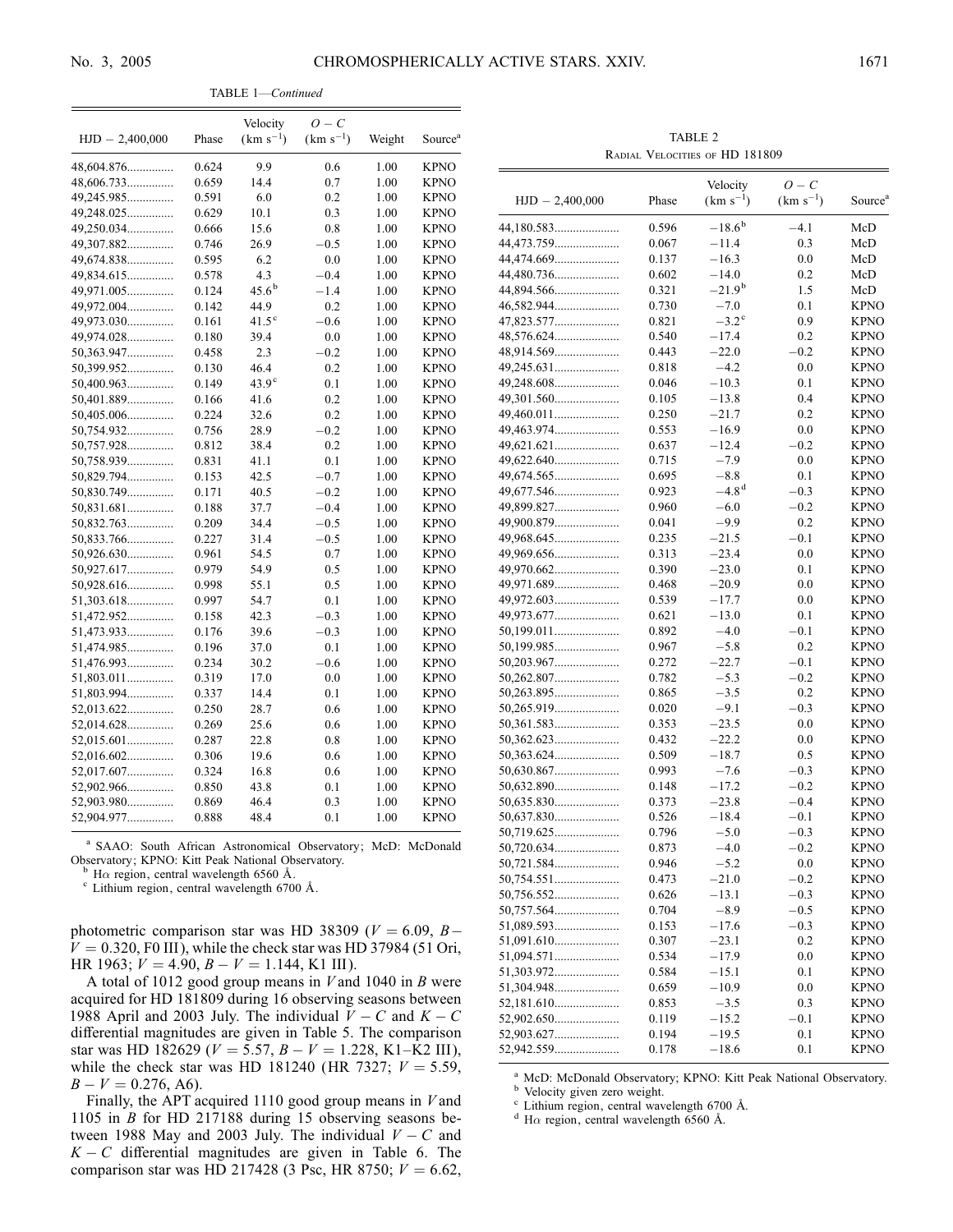TABLE 3 Radial Velocities of HD 217188

| $HJD - 2,400,000$ | Phase | Velocity<br>$(km s^{-1})$ | $O-C$<br>$(km s^{-1})$ | Source <sup>a</sup> |
|-------------------|-------|---------------------------|------------------------|---------------------|
| 44,832.924        | 0.568 | $-26.9$                   | $-1.0$                 | McD                 |
| 44,894.736        | 0.880 | $-17.3$                   | $-0.1$                 | McD                 |
| 45,358.592        | 0.724 | $-25.4^{b}$               | $-1.3$                 | <b>KPNO</b>         |
| 45,594.897        | 0.739 | $-23.9$                   | $-0.1$                 | <b>KPNO</b>         |
| 45,941.884        | 0.102 | $-15.4$                   | $-0.3$                 | <b>KPNO</b>         |
| 45,974.807        | 0.801 | $-21.5$                   | 0.3                    | <b>KPNO</b>         |
| 46,972.959        | 0.984 | $-4.8$                    | 1.1                    | <b>KPNO</b>         |
|                   | 0.699 | $-24.7$                   | $-0.1$                 | Coravel             |
| 47,392.614        | 0.890 | $-16.5$                   | $-0.2$                 | Coravel             |
| 47,395.488        | 0.951 | $-9.6$                    | $-0.2$                 | Coravel             |
|                   | 0.439 | $-25.7$                   | 0.2                    | Coravel             |
| 47,451.388        | 0.137 | $-17.8$                   | 0.2                    | Coravel             |
| 47,453.847        | 0.189 | $-20.9$                   | 0.1                    | <b>KPNO</b>         |
| 47,492.267        | 0.005 | $-6.1$                    | $-0.7$                 | Coravel             |
| 47,728.588        | 0.020 | $-5.8$                    | 0.2                    | Coravel             |
| 47,733.592        | 0.126 | $-17.3$                   | $-0.1$                 | Coravel             |
| 47,737.614        | 0.211 | $-21.7$                   | 0.2                    | Coravel             |
| 47,743.606        | 0.339 | $-25.0$                   | 0.0                    | Coravel             |
| 47,748.537        | 0.443 | $-25.7$                   | 0.2                    | Coravel             |
| 47,753.538        | 0.549 | $-26.4$                   | $-0.4$                 | Coravel             |
| 47,758.575        | 0.656 | $-25.2$                   | 0.0                    | Coravel             |
| 47,761.537        | 0.719 | $-24.2$                   | 0.0                    | Coravel             |
| 47,772.481        | 0.951 | $-9.5$                    | $-0.2$                 | Coravel             |
| 47,774.501        | 0.994 | $-5.2$                    | 0.2                    | Coravel             |
| 47,822.317        | 0.009 | $-6.4$                    | $^{+0.9}$              | Coravel             |
| 47,841.280        | 0.411 | $-25.6$                   | 0.1                    | Coravel             |
| 47,854.279        | 0.687 | $-24.8$                   | 0.0                    | Coravel             |
|                   | 0.773 | $-22.8$                   | 0.1                    | Coravel             |
| 48,108.569        | 0.084 | $-13.0$                   | 0.1                    | Coravel             |
| 48,110.551        | 0.126 | $-17.0$                   | 0.2                    | Coravel             |
| 48,113.551        | 0.190 | $-21.1$                   | $-0.1$                 | Coravel             |
| 48,117.579        | 0.275 | $-23.8$                   | 0.0                    | Coravel             |
| 48,146.479        | 0.888 | $-16.1$                   | 0.4                    | Coravel             |
|                   | 0.972 | $-6.8$                    | 0.1                    | Coravel             |
|                   | 0.016 | $-5.0$                    | 0.8                    | Coravel             |
| 48,155.425        | 0.078 | $-12.3$                   | 0.2                    | Coravel             |
|                   | 0.235 | $-22.7$                   | 0.0                    | <b>KPNO</b>         |
|                   | 0.340 | $-24.0$                   | 1.0                    | <b>KPNO</b>         |
| 48,223.269        | 0.518 | $-26.2$                   | $-0.2$                 | Coravel             |
| 48,225.267        | 0.560 | $-26.3$                   | $-0.4$                 | Coravel             |
| 48,226.275        | 0.582 | $-25.9$                   | 0.0                    | Coravel             |
| 48,505.783        | 0.513 | $-26.1$                   | $-0.1$                 | <b>KPNO</b>         |
| 48,572.699        | 0.934 | $-11.6$                   | 0.0                    | KPNO                |
| 48,576.650        | 0.017 | $-5.8$                    | 0.1                    | <b>KPNO</b>         |
| 48,577.643        | 0.038 | $-8.0^{\circ}$            | $-0.3$                 | <b>KPNO</b>         |
| 48,604.624        | 0.611 | $-25.6$                   | 0.1                    | <b>KPNO</b>         |
| 48,774.965        | 0.226 | $-22.5$                   | 0.0                    | <b>KPNO</b>         |
| 48,912.848        | 0.152 | $-19.0$                   | 0.0                    | <b>KPNO</b>         |
|                   | 0.217 | $-22.1$                   | 0.1                    | <b>KPNO</b>         |
| 49,619.802        | 0.155 | $-19.6$                   | $^{ -0.4}$             | <b>KPNO</b>         |
| 49,622.745        | 0.218 | $-22.2$                   | 0.0                    | <b>KPNO</b>         |
| 49,677.640        | 0.383 | $-25.5^{\rm d}$           | 0.0                    | <b>KPNO</b>         |
| 49,678.728        | 0.406 | $-25.8$                   | $-0.1$                 | <b>KPNO</b>         |
| 49,969.826        | 0.583 | $-26.0$                   | $-0.2$                 | <b>KPNO</b>         |
| 49,971.776        | 0.625 | $-25.7$                   | $-0.1$                 | <b>KPNO</b>         |
|                   | 0.665 | $-24.9$                   | 0.2                    | <b>KPNO</b>         |
| 50,265.945        | 0.868 | $-18.2$                   | $-0.1$                 | <b>KPNO</b>         |
|                   | 0.899 | $-15.4$                   | 0.0                    | <b>KPNO</b>         |
| 50,362.748        | 0.922 | $-13.2$                   | $-0.2$                 | <b>KPNO</b>         |
|                   | 0.943 | $-10.6$                   | $-0.2$                 | <b>KPNO</b>         |
|                   | 0.964 | $-8.2$                    | $^{ -0.4}$             | <b>KPNO</b>         |
|                   | 0.984 | $-5.7$                    | 0.2                    | KPNO                |
| 50,366.650        | 0.005 | $-4.9$                    | 0.5                    | <b>KPNO</b>         |
|                   | 0.811 | $-21.3^{d}$               | 0.1                    | <b>KPNO</b>         |

| Velocity<br>$(km s^{-1})$<br>$-24.5$ | $O-C$<br>$(km s^{-1})$ | Source <sup>a</sup> |
|--------------------------------------|------------------------|---------------------|
|                                      |                        |                     |
|                                      |                        | <b>KPNO</b>         |
| $-22.9$                              | 0.3                    | <b>KPNO</b>         |
| $-23.8$                              | 0.2                    | <b>KPNO</b>         |
| $-20.3$                              | 0.3                    | <b>KPNO</b>         |
| $-19.0$                              | 0.3                    | <b>KPNO</b>         |
| $-25.8$                              | 0.2                    | <b>KPNO</b>         |
| $-25.5$                              | 0.3                    | <b>KPNO</b>         |
| $-25.9$                              | 0.0                    | <b>KPNO</b>         |
| $-26.4$                              | $-0.4$                 | <b>KPNO</b>         |
| $-6.7$                               | $-0.4$                 | <b>KPNO</b>         |
| $-8.5$                               | $-0.2$                 | <b>KPNO</b>         |
| $-10.7$                              | 0 <sub>1</sub>         | <b>KPNO</b>         |
| $-13.1$                              | 0.1                    | <b>KPNO</b>         |
| $-25.9$                              | 0 <sub>1</sub>         | <b>KPNO</b>         |
| $-26.2$                              | $-0.2$                 | <b>KPNO</b>         |
| $-26.2$                              | $-0.2$                 | <b>KPNO</b>         |
| $-26.1$                              | $-0.1$                 | <b>KPNO</b>         |
| $-10.4$                              | $-0.2$                 | <b>KPNO</b>         |
| $-15.4$                              | $-0.3$                 | <b>KPNO</b>         |
|                                      |                        | 0.1                 |

TABLE  $3$ <sub>continued</sub>

<sup>a</sup> McD: McDonald Observatory; KPNO: Kitt Peak National Observatory; Coravel: Haute-Provence Observatory or ESO.

<sup>b</sup> Velocity given zero weight.<br>
<sup>c</sup> Lithium region, central wavelength 6700 Å.<br>
<sup>d</sup> H $\alpha$  region, central wavelength 6560 Å.

 $B - V = 0.892$ , G4 III), while the check star was HD 217264  $(2 \text{ Psc}, \text{HR } 8742; V = 5.43, B - V = 0.982, K1 \text{ III}).$ 

## 4. HD 37824 (V1149 ORIONIS)

## 4.1. Brief History

In an objective-prism survey of the southern sky, Bidelman  $\&$ MacConnell (1973) discovered that HD 37824 ( $\alpha = 5^{\text{h}}41^{\text{m}}26^{\text{s}}8$ ,  $\delta = 03^{\circ}46'$  41'' [J2000.0],  $V = 6.7$  mag) has Ca II H and K emission lines and determined a spectral type of K1 III+F. Bopp (1984) confirmed the Ca  $\scriptstyle\rm II$  H and K emission and computed emission fluxes for the two lines. Hall et al. (1983) announced the discovery of the star's photometric variability and from 3 years of data found a period of 52.6 days. Lloyd Evans & Koen (1987) also detected the photometric variability of HD 37824. They found its period consistent with the orbital period given by Balona (1987), who presented the first set of orbital elements for this single-lined system. He determined a period of 53.580 days and that the orbit is nearly circular. Fekel et al. (1986) carried out a survey of chromospherically active stars. Their 11 radial velocities of HD 37824 were consistent with the

TABLE 4 PHOTOMETRIC OBSERVATIONS OF HD 37824

| $HJD - 2,400,000$ | $(V-C)R$ | $(V-C)V$ | $(K-C)R$ | $(K-C)V$ |
|-------------------|----------|----------|----------|----------|
|                   | (mag)    | (mag)    | (mag)    | (mag)    |
| 47,417.9552       | 1.663    | 0.827    | $-0.325$ | $-1.185$ |
| 47,421.9485       | 1.673    | 0.817    | $-0.329$ | $-1.174$ |
| 47,423.9408       | 1.657    | 0.826    | 99.999   | $-1.180$ |
| 47,429.9236       | 1.629    | 0.805    | 99.999   | $-1.170$ |
| 47,430.9275       | 1.622    | 99.999   | 99.999   | 99.999   |

NOTES.—Table 4 is presented in its entirety in the electronic edition of the Astronomical Journal. A portion is shown here for guidance regarding its form and content.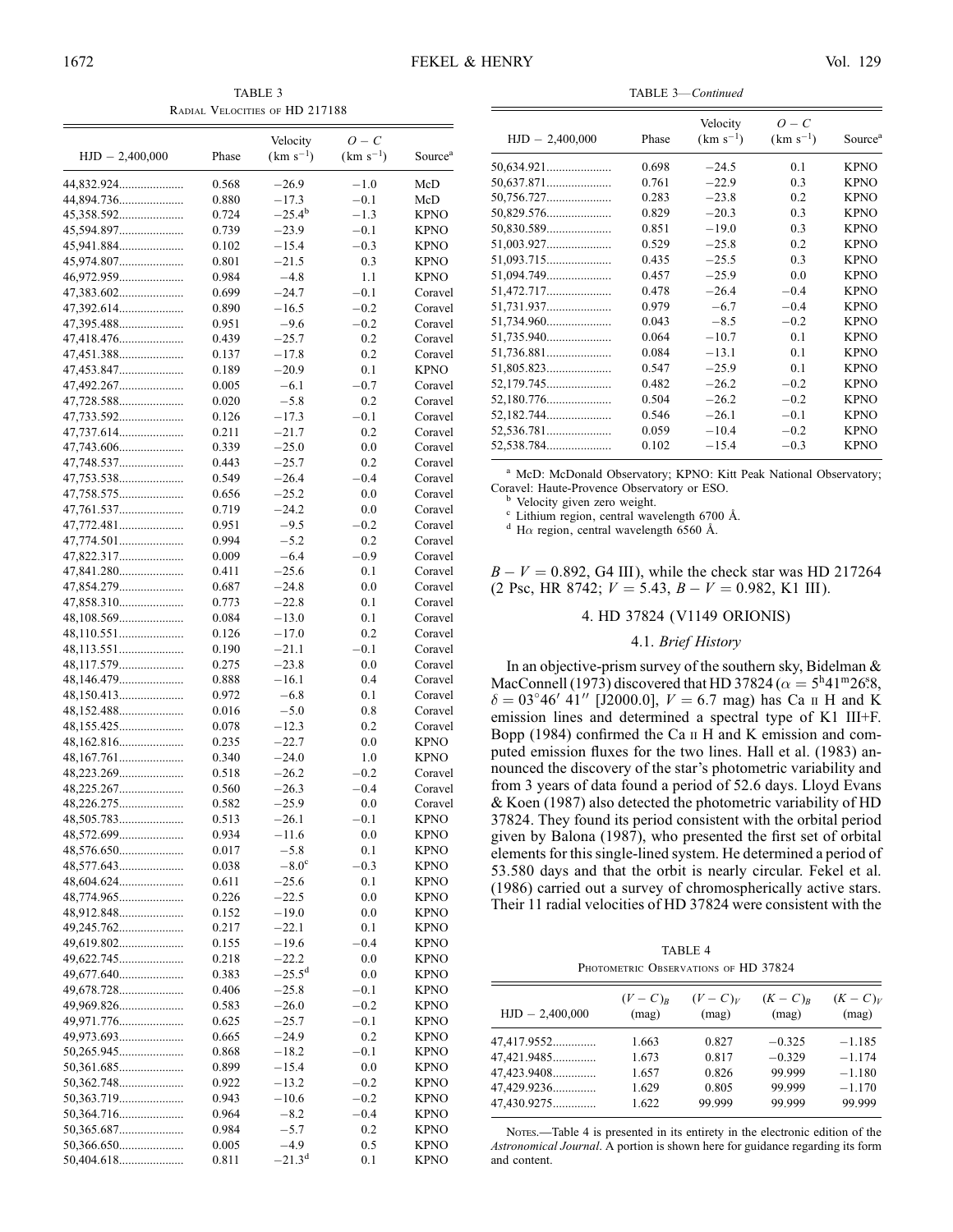TABLE 5 PHOTOMETRIC OBSERVATIONS OF HD 181809

| $HJD - 2,400,000$ | $(V-C)R$<br>(mag) | $(V-C)V$<br>(mag) | $(K-C)R$<br>(mag) | $(K-C)V$<br>(mag) |
|-------------------|-------------------|-------------------|-------------------|-------------------|
| 47,276.9450       | 0.931             | 1.132             | $-0.919$          | 0.016             |
| 47,276.9493       | 0.921             | 1.130             | $-0.911$          | 0.014             |
| 47,277.9423       | 0.922             | 1.131             | $-0.917$          | 0.015             |
| 47,277.9466       | 0.922             | 1.126             | $-0.919$          | 0.019             |
| 47,280.9578       | 0.880             | 1.091             | $-0.918$          | 0.019             |

Notes.—Table 5 is presented in its entirety in the electronic edition of the Astronomical Journal. A portion is shown here for guidance regarding its form and content.

orbital period of Balona (1987). An IUE spectrum, however, showed no evidence of the F-type secondary star suggested by Bidelman & MacConnell (1973). Hall et al. (1991) analyzed 11 years of V-band photometry, modeling the data with two major star spot groups.

In other wavelength regions, Morris & Mutel (1988) did not detect HD 37824 in a 5 GHz radio survey of chromospherically active stars. Dempsey et al. (1993) reported its detection as a weak, soft X-ray source with ROSAT, but Mitrou et al. (1997) stated that it was not a 3  $\sigma$  source detection with the *EUVE* satellite.

#### 4.2. Orbit

Adopting the orbital period of Balona (1987), we obtained preliminary orbital elements from our 60 radial velocities (Table 1) with BISP. One velocity had a residual greater than  $3\sigma$ , and so it was given zero weight. Then the elements were refined with SB1. Since that solution gave a very low eccentricity of  $0.004 \pm 0.004$ , a circular orbit was computed with SB1C. The tests of Lucy & Sweeney (1971) indicated that the latter solution is to be preferred. We next computed an orbital solution for the velocities of Balona (1987). Two observations on JD 2,444,235 and 2,444,639 with extremely large velocity residuals were given zero weight and the orbit recomputed. From a comparison of the variances of the eccentric-orbit solutions, the velocities of Balona (1987) were given weights of 0.05 relative to ours. In addition, 1 km  $s^{-1}$  was added to the velocities of Balona (1987) to align the zero points of the two velocity systems. The resulting circular-orbit solution of the combined data sets is given in Table 7. For a circular orbit the element  $T$ , a time of periastron passage, is undefined. Thus, as recommended by Batten et al. (1989),  $T_0$ , a time of maximum velocity, is listed instead. The phases of the observations and the residuals to the computed curve are given in Table 1. The ob-

TABLE 6 PHOTOMETRIC OBSERVATIONS OF HD 217188

| $HJD - 2,400,000$ | $(V-C)R$<br>(mag) | $(V-C)V$<br>(mag) | $(K-C)R$<br>(mag) | $(K-C)V$<br>(mag) |
|-------------------|-------------------|-------------------|-------------------|-------------------|
| 47,306.9800       | 99.999            | 99.999            | 99.999            | $-0.806$          |
| 47,307.9776       | 99.999            | 1.161             | $-0.719$          | $-0.802$          |
| 47,308.9768       | 99.999            | 1.158             | $-0.716$          | $-0.804$          |
| 47,309.9727       | 1.285             | 1.157             | $-0.716$          | $-0.802$          |
| 47,310.9740       | 99.999            | 1.155             | $-0.715$          | $-0.805$          |
|                   |                   |                   |                   |                   |

Notes.—Table 6 is presented in its entirety in the electronic edition of the Astronomical Journal. A portion is shown here for guidance regarding its form and content.

TABLE 7 Orbital Elements of HD 37824

| Parameter                        | Value                        |
|----------------------------------|------------------------------|
|                                  | $53.57465 + 0.00072$         |
|                                  | $2,448,625.022 \pm 0.037$    |
|                                  | $28.117 + 0.077$             |
|                                  | $26.49 + 0.11$               |
|                                  | 0.0 adopted                  |
|                                  | $19.518 + 0.083 \times 10^6$ |
|                                  | $0.1035 + 0.0013$            |
| Standard error of an observation |                              |
| of unit weight $(km s^{-1})$     | 06                           |

served velocities and the computed velocity curve are compared in Figure 1, in which zero phase is a time of maximum velocity.

## 4.3. Spectral Type and Abundance

Strassmeier & Fekel (1990) identified several luminositysensitive and temperature-sensitive line ratios in the 6430– 6465 8 region. Those critical line ratios and the general appearance of the spectrum were employed as spectral-type criteria. The spectra of HD 37824 were compared with those of late-G and early-K giants from the lists of Keenan & McNeil (1989) and Fekel (1997), obtained at KPNO with the same telescope, spectrograph, and detector as our spectra of HD 37824. To facilitate a comparison, the spectra of the reference stars were rotationally broadened and shifted in radial velocity with a computer program developed by Huenemoerder & Barden (1984) and Barden (1985). The 6430 Å region of HD 37824 is fitted best by the spectrum of  $\beta$  Gem, which has a spectral type of K0 III (Keenan & McNeil 1989) and a mean  $[Fe/H] = -0.0$  (Taylor 1999). Therefore, we classify HD 37824 as a K0 III star and conclude that it has a solar [Fe/H] value. Our spectral type is in good agreement with the K1 III and K0 III classifications of Bidelman & MacConnell (1973) and Houk & Swift (1999), respectively.

Our estimated metal abundance from the spectrum comparison is similar to the value of  $-0.1$  of Fekel & Balachandran (1994). However, it differs from that of Randich et al. (1993), who determined  $[Fe/H] = -0.5$ . Recently, Morel et al. (2003) have determined abundances for six single-lined chromospherically active binaries, five of which were analyzed previously by Randich et al. (1993, 1994). For four of the five systems,



Fig. 1.—Computed radial velocity curve of HD 37824 compared with the observations of velocity from SAAO (open circles) and from McDonald Observatory and KPNO (filled circles). Two SAAO velocities given zero weight because of very large residuals have not been plotted. Zero phase is a time of maximum velocity.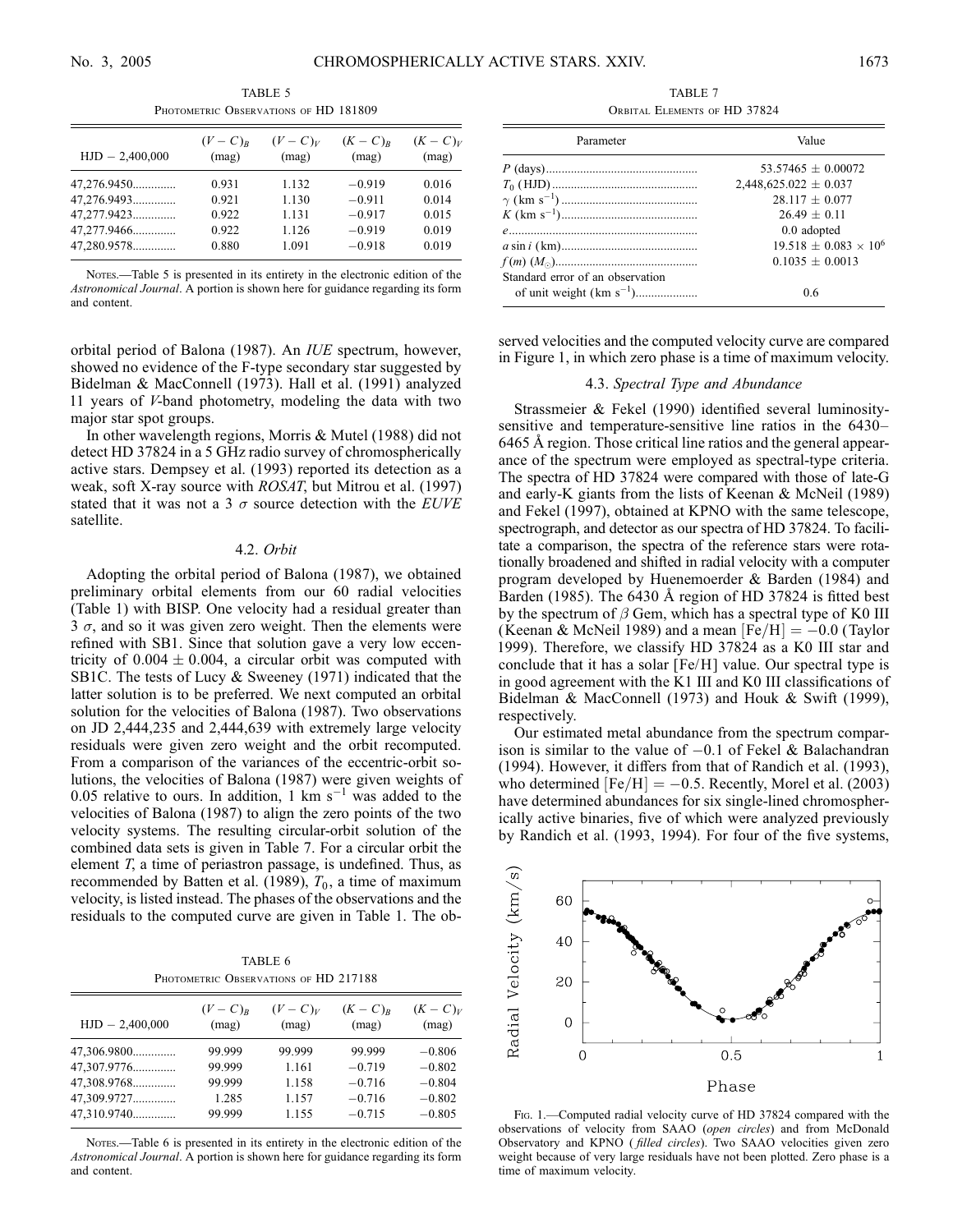TABLE 8 Fundamental Properties of HD 37824

| Parameter | Value               | Reference |
|-----------|---------------------|-----------|
|           | 6.59                |           |
|           | 1 1 4               |           |
|           | $0.00693 + 0.00113$ |           |
|           | K <sub>0</sub> III  |           |
|           | $14.9 + 1.0$        | ٩         |
|           | $0.68 + 0.37$       |           |
|           | $67 + 23$           |           |
|           | $12.6 + 2.2$        |           |

References.—(1) This paper; (2) Perryman 1997; (3) Fekel 1997.

Morel et al. (2003) found substantially larger iron abundances than those determined by Randich et al. (1993, 1994). Thus, we conclude that HD 37824 has an iron abundance that is essentially solar.

#### 4.4. Basic Properties

We searched the literature and examined our own data for the brightest known visual magnitude and corresponding  $B - V$ of HD 37824. From the APT data of Strassmeier et al. (1989), HD 37824 was brightest in 1985, with a differential  $V$  magnitude of 0.50. To convert this to an apparent  $V$  magnitude, we adopted  $V = 6.09$  (Perryman 1997) for the comparison star, HD 38309. This resulted in a maximum  $V$  magnitude of 6.59. O'Neal et al. (1996) showed that on some heavily spotted stars the observed maximum  $V$  magnitude underestimates the brightness of the unspotted star by 0.3–0.4 mag. Nevertheless, we have adopted the historical maximum as the unspotted  $V$  magnitude of the primary since for HD 37824 we are unable to determine a specific correction. This magnitude, combined with the *Hipparcos* parallax of 0.00693  $\pm$  0.00113 (Perryman 1997), resulted in  $M_v = 0.68 \pm 0.37$  mag. HD 37824 is only 14° below the Galactic plane, and so at a distance of  $144 \pm 24$  pc it may be affected by a modest amount of interstellar extinction. Thus, we have adopted the mean extinction value of Henry et al. (2000) for the absolute magnitude calculation. As a result of that correction, the  $B - V$  color index of 1.14 mag from our APT data becomes  $(B - V)$ <sub>0</sub> = 1.10 mag. This value was used in conjunction with Table 3 of Flower (1996) to obtain a bolometric correction and effective temperature. These values were used to compute a luminosity  $L = 67 \pm 23$   $L_{\odot}$  and a radius  $R =$  $12.6 \pm 2.2$   $R_{\odot}$ . The uncertainties in the computed quantities are dominated by the uncertainty in the parallax and to a lesser extent in the effective temperature, with the latter uncertainty estimated to be  $\pm 100$  K. If the unspotted V magnitude were 0.2 mag brighter than our adopted value, the luminosity would be increased by 20% and the radius by 10%. The various quantities are summarized in Table 8.

The minimum radius of the giant, computed from  $v \sin i =$  $15 \text{ km s}^{-1}$  (Fekel 1997) and a mean rotation period of 53.12 days (§ 4.5), is 15.7  $\pm$  1.0  $R_{\odot}$ , somewhat larger than the radius of  $12.6 \pm 2.2$   $R_{\odot}$  determined from its *Hipparcos* parallax. Such a radius discrepancy has been found for a few other chromospherically active giants, and Fekel et al. (1999) discussed possible sources of the problem.

#### 4.5. Photometric Analysis

The  $V - C$  differential magnitudes in the V passband from Table 4 are plotted against Julian date in Figure 2. The top panel displays all 15 observing seasons; the second through fifth



Fig. 2.—Variable minus comparison differential magnitudes of HD 37824 in  $V$  from the 0.4 m APT plotted against Julian date. The top panel shows all 15 years of data, while the remaining panels show selected individual observing seasons.

panels show selected individual seasons on expanded time axes. We performed separate periodogram analyses for each observing season on both the  $V$  and  $B$  observations. The resulting periods, which we take to be individual measures of the stellar rotation period, are given in column (6) of Table 9 along with the Julian date range of each observing season (col. [3]), the number of observations in each season (col. [4]), the seasonal mean  $V - C$  differential magnitude (col. [5]), the photometric amplitude (col. [7]), the seasonal mean  $K - C$  differential magnitude (col. [8]), and the standard deviation of the  $K - C$ differential magnitudes within each season (col. [9]). The photometric amplitudes were estimated from the light curves; the cited values refer to the cycles with the largest amplitude within each observing season. The largest amplitudes for the whole 15 year data set (0.27 and 0.31 mag in V and B, respectively) occurred in the tenth season.

The standard deviations of the  $K - C$  differential magnitudes indicate that both the check and comparison stars are constant from night to night to approximately the limit of our photometric precision with this telescope. The  $K - C$  seasonal means, however, probably vary over a range of several millimags. These means are plotted in Figure 3 (bottom) to the same scale as the  $V - C$  seasonal means shown in Figure 3 (top). While we cannot be sure whether the slight variation in the  $K - C$  means arises from the comparison star or the check star, the amplitude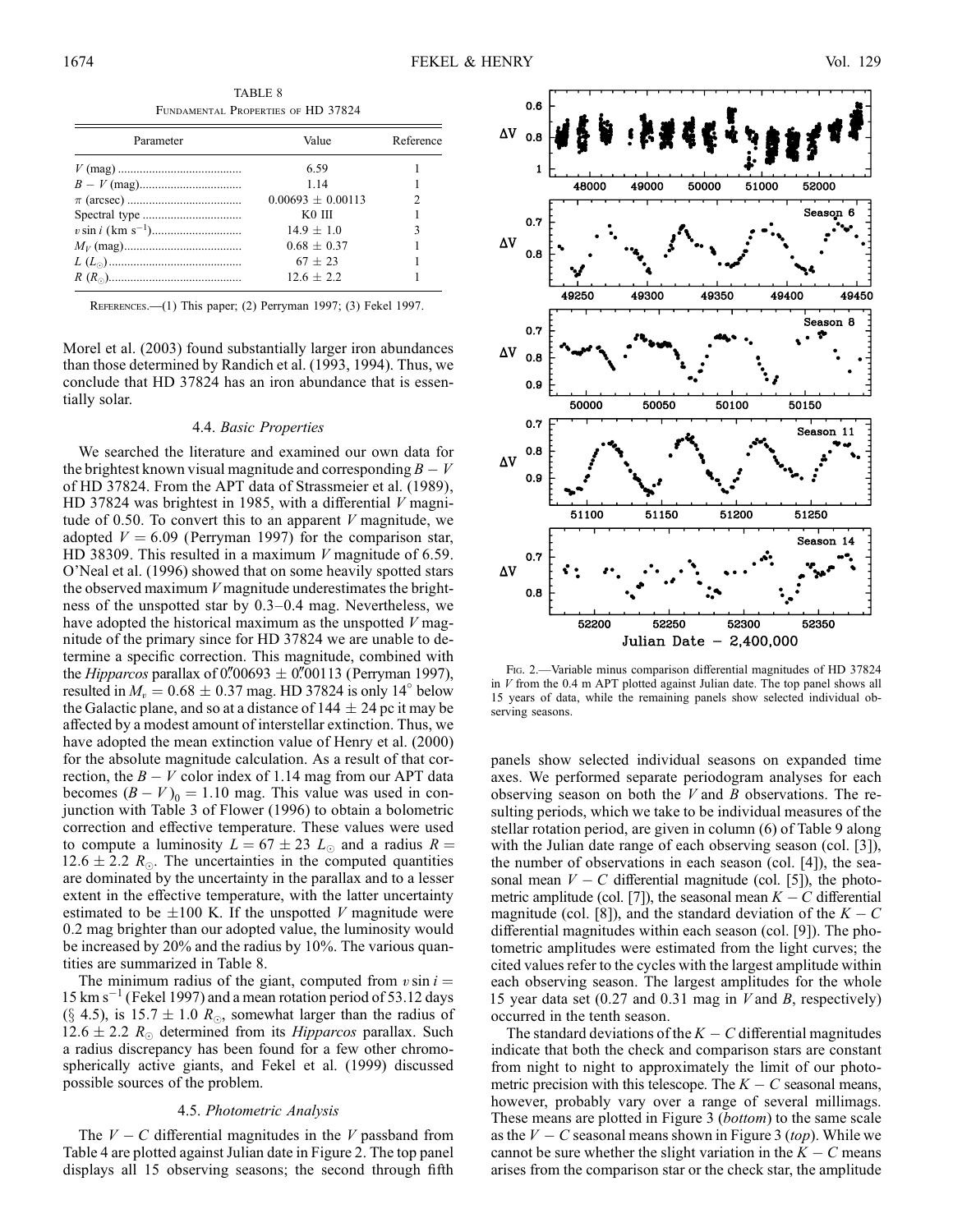TABLE 9 Results from Photometric Analysis of HD 37824

| Season<br>(1)                            | Photometric<br>Band<br>(2) | HJD Range<br>$(HJD - 2,400,000)$<br>(3) | $N_{\rm obs}$<br>(4) | $\langle V - C \rangle$<br>(mag)<br>(5) | Photometric Period<br>(days)<br>(6) | Peak-to-Peak Amplitude<br>(mag)<br>(7) | $\langle K-C\rangle$<br>(mag)<br>(8) | $\sigma_{K-C}$<br>(mag)<br>(9) |
|------------------------------------------|----------------------------|-----------------------------------------|----------------------|-----------------------------------------|-------------------------------------|----------------------------------------|--------------------------------------|--------------------------------|
| 1                                        | V                          | 47,417-47,615                           | 112                  | 0.7986                                  | $55.67 \pm 0.75$                    | 0.15                                   | $-1.1767$                            | 0.0109                         |
|                                          | B                          | 47,417-47,623                           | 127                  | 1.6340                                  | $55.79 \pm 0.72$                    | 0.18                                   | $-0.3322$                            | 0.0120                         |
|                                          | $\boldsymbol{V}$           | 47,796-47,971                           | 71                   | 0.7735                                  | 55.41 $\pm$ 0.83                    | 0.20                                   | $-1.1754$                            | 0.0122                         |
|                                          | B                          | 47,789-47,973                           | 97                   | 1.6287                                  | $55.30 \pm 0.73$                    | 0.20                                   | $-0.3295$                            | 0.0117                         |
|                                          | V                          | 48,185-48,368                           | 61                   | 0.7607                                  | $56.42 \pm 1.26$                    | 0.16                                   | $-1.1740$                            | 0.0108                         |
|                                          | B                          | 48,183-48,365                           | 58                   | 1.5802                                  | $56.41 \pm 0.77$                    | 0.16                                   | $-0.3397$                            | 0.0205                         |
|                                          | V                          | 48,696-48,725                           | 9                    | 0.7814                                  | $\ldots$                            | $\ldots$ .                             | $-1.1777$                            | 0.0101                         |
|                                          | B                          | 48,696-48,725                           | 7                    | 1.6067                                  | $\cdots$                            | $\cdots$                               | $-0.3533$                            | 0.0033                         |
|                                          | V                          | 48,899-49,088                           | 77                   | 0.7581                                  | $55.35 \pm 0.78$                    | 0.19                                   | $-1.1713$                            | 0.0070                         |
|                                          | B                          | 48,899-49,088                           | 76                   | 1.5798                                  | $55.65 \pm 0.74$                    | 0.21                                   | $-0.3459$                            | 0.0072                         |
|                                          | V                          | 49,236-49,454                           | 107                  | 0.7832                                  | $54.70 \pm 0.28$                    | 0.15                                   | $-1.1794$                            | 0.0060                         |
|                                          | B                          | 49,236-49,454                           | 111                  | 1.6052                                  | $54.66 \pm 0.34$                    | 0.16                                   | $-0.3450$                            | 0.0065                         |
|                                          | V                          | 49,638-49,815                           | 78                   | 0.7688                                  | $57.60 \pm 0.79$                    | 0.17                                   | $-1.1801$                            | 0.0059                         |
| $7\dots\dots\dots\dots\dots\dots\dots$   | B                          | 49,638-49,815                           | 77                   | 1.5883                                  | $58.06 \pm 0.89$                    | 0.21                                   | $-0.3425$                            | 0.0058                         |
|                                          | V                          | 49,982-50,187                           | 115                  | 0.7713                                  | $57.29 \pm 0.91$                    | 0.18                                   | $-1.1805$                            | 0.0055                         |
| $8$                                      | B                          | 49,982-50,187                           | 119                  | 1.5874                                  | $57.08 \pm 1.12$                    | 0.19                                   | $-0.3447$                            | 0.0052                         |
| 9                                        | V                          | $50,391 - 50,548$                       | 75                   | 0.7230                                  | $52.52 \pm 0.40$                    | 0.20                                   | $-1.1780$                            | 0.0073                         |
|                                          | B                          | $50,391 - 50,548$                       | 75                   | 1.5302                                  | $52.49 \pm 0.39$                    | 0.24                                   | $-0.3429$                            | 0.0065                         |
|                                          | V                          | 50,718-50,911                           | 44                   | 0.8316                                  | $53.07 \pm 0.40$                    | 0.27                                   | $-1.1797$                            | 0.0071                         |
| $10$                                     | B                          | 50,718-50,911                           | 46                   | 1.6540                                  | 52.99 $\pm$ 0.42                    | 0.31                                   | $-0.3468$                            | 0.0082                         |
|                                          | V                          | 51,085-51,281                           | 147                  | 0.8512                                  | $51.38 \pm 0.16$                    | 0.21                                   | $-1.1735$                            | 0.0081                         |
| $11 \dots \dots \dots \dots \dots \dots$ | B                          | 51,085-51,280                           | 148                  | 1.6794                                  | $51.50 \pm 0.15$                    | 0.24                                   | $-0.3389$                            | 0.0079                         |
|                                          | V                          | 51,434-51,640                           | 122                  | 0.8519                                  | $51.50 \pm 0.21$                    | 0.18                                   | $-1.1717$                            | 0.0063                         |
|                                          | B                          | 51,434-51,646                           | 119                  | 1.6842                                  | $51.32 \pm 0.20$                    | 0.20                                   | $-0.3378$                            | 0.0068                         |
|                                          | V                          | 51,805-52,007                           | 72                   | 0.8116                                  | $50.05 \pm 0.42$                    | 0.17                                   | $-1.1720$                            | 0.0062                         |
|                                          | B                          | 51,805-52,008                           | 77                   | 1.6340                                  | $49.81 \pm 0.40$                    | 0.19                                   | $-0.3420$                            | 0.0066                         |
|                                          | V                          | 52,180-52,373                           | 78                   | 0.7502                                  | $55.28 \pm 0.93$                    | 0.13                                   | $-1.1736$                            | 0.0060                         |
|                                          | B                          | 52,180-52,373                           | 78                   | 1.5708                                  | $55.32 \pm 0.85$                    | 0.15                                   | $-0.3421$                            | 0.0088                         |
|                                          | V                          | 52,538-52,741                           | 103                  | 0.7093                                  | $52.54 \pm 0.64$                    | 0.21                                   | $-1.1721$                            | 0.0056                         |
| $15$                                     | B                          | 52,538-52,740                           | 102                  | 1.5278                                  | 52.36 $\pm$ 0.63                    | 0.27                                   | $-0.3418$                            | 0.0071                         |

is much smaller than the observed 0.14 mag long-term variations in the  $V - C$  differential magnitudes and so has no significant effect on our analysis of HD 37824.

The long-term changes in mean brightness seen in Figure 3 (top) indicate significant changes in the average filling factor of spots on the photosphere of HD 37824 but with no obvious periodicity. Similarly, the second and third panels of Figure 3 document year-to-year variations in the photometric amplitude and period of the star but again without obvious periodicity. The plotted periods are the means of the two periods derived separately for each season from the  $B$  and  $V$  observations. If HD 37824 has an activity cycle analogous to the sunspot cycle in our own Sun, we might expect changes in the observed rotation period due to a combination of the star's differential rotation and systematic changes in the spot latitudes as the cycle progresses. However, as seen in the top two panels of Figure 4, these period changes show no correlation with the seasonal mean brightness or with the amplitude of the light curve and so do not appear to be tied to the level of spottedness of the star. Furthermore, the third panel of Figure 4 shows no correlation between the amplitude and the mean brightness, indicating that rotational modulation of spot visibility is largely independent of the mean level of spottedness.

We estimated times of photometric minimum by inspection of the light curves and converted these times of minimum to orbital phases using the orbital period determined in  $\S 4.2$  and a time of superior conjunction of the K0 III primary. Many of the light curves reveal two separate minima within a single rotation

cycle ( Fig. 2), indicating relatively large spot regions on opposite hemispheres of the star. The orbital phases of the times of minimum are plotted in Figure 4 (*bottom*), in which the phases of the deeper and shallower minima within a given observing season are plotted as filled and open circles, respectively. Clear migration of the spots to smaller orbital phases demonstrates that HD 37824 is rotating slightly faster than synchronous. The phases of minimum lie along two straight line segments, suggesting two long-lived spot regions separated by 0.5 phase units. Spot A is visible throughout the 15 year span of our observations, although it is sometimes the smaller of the two spot regions. Spot B faded from visibility as a separate photometric minimum for 4 years but reappeared along an extension of the original trend in the migration curve. The times of minimum for spot A fit the linear trend with an rms dispersion of only 3.9 days; the rms of spot B is only 2.4 days. The slopes of spot A and spot B give mean rotation periods of  $53.09 \pm 0.02$ and  $53.15 \pm 0.01$  days, respectively, and are identical within their uncertainties. We take the mean of the two periods,  $53.12 \pm 0.01$  days, as our best determination of the rotation period of the star, which, compared with the orbital period of 53.5746 days, gives a measured rotation rate 0.8% faster than synchronous rotation.

It appears that spot activity on the photosphere of HD 37824 has been dominated for 15 years by two long-lived active regions on opposite hemispheres of the star. The small rms fit of the times of minimum to the linear trends in the migration curve and the agreement in the slopes of the two spot curves indicate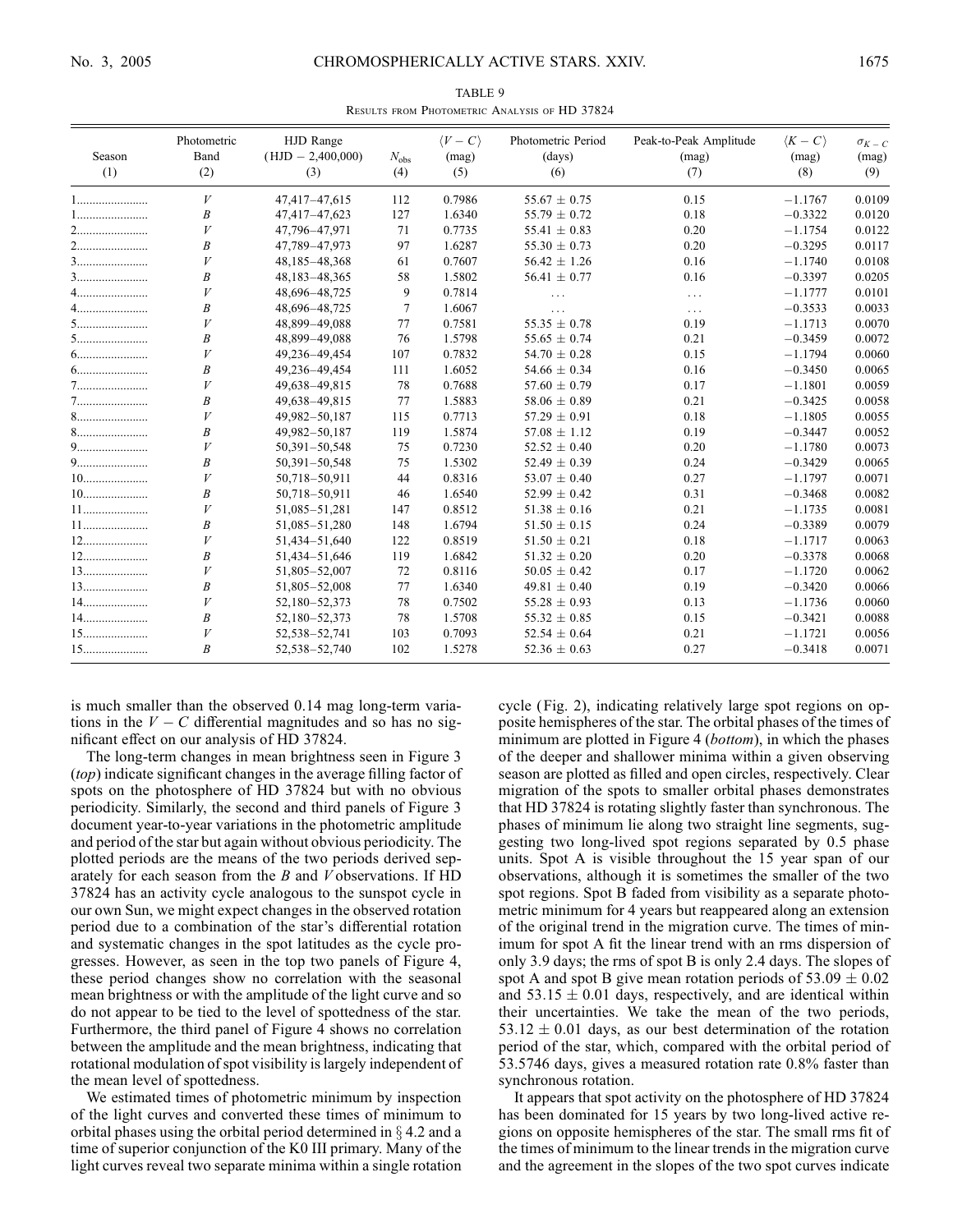

FIG. 3.—HD 37824 yearly mean differential  $V$  magnitudes (first panel),  $V$ amplitudes (second panel), photometric periods (third panel), and check minus comparison yearly mean differential  $V$  magnitudes (*fourth panel*), all from Table 9, plotted for each of the 15 observing seasons.

that all of our photometry is consistent with a single rotation period of 53.12 days. Therefore, our measured rotation periods from the individual seasons probably have true errors larger than the formal uncertainties in the period analysis. As discussed by Fekel et al. (2002), the observed photometric periods in chromospherically active stars must be interpreted with care, since they can be affected by the growth and decay of individual spots at various longitudes, as well as the formation of new and decay of old clumps of spots by differential rotation, so that the photometric period at any epoch may not correspond precisely to the rotation period of any stellar latitude. It appears, therefore, that our photometry does not successfully reveal any differential rotation in HD 37824.

#### 5. HD 181809 (V4138 SAGITTARII )

#### 5.1. Brief History

Bidelman & MacConnell (1973) discovered the Ca II H and K emission lines of HD 181809 ( $\alpha = 19^{\text{h}}22^{\text{m}}40^{\text{s}}3$ ,  $\delta =$  $-20^{\circ}38'34''$  [J2000.0],  $V = 6.5$  mag) in the same objectiveprism survey that produced the chromospherically active star HD 37824. They classified HD 181809 as K1 III+F, while Houk & Smith-Moore (1988) called it K2 IIIp and noted that its CN strength was similar to that of a dwarf star. Lloyd Evans & Koen (1987) carried out a photometric survey of the chromospherically active stars discovered by Bidelman & MacConnell (1973) and found HD 181809 to have a  $V$  magnitude variation of about 0.26 mag with a period of 59 days. This period is quite different from the orbital period of 13.048 days determined by



Fig. 4.—HD 37824 seasonal photometric periods plotted against yearly mean V brightness ( first panel) and V amplitude (second panel), V amplitude plotted against mean brightness (third panel), and phases of spot minimum plotted against Julian date ( fourth panel). No significant correlations are observed in the top three panels. The bottom panel suggests that two spotted regions persisted on HD 37824 for 15 years.

Balona (1987). For HD 181809 Hooten & Hall (1990) analyzed five groups of photometry ranging over about 11 years. They determined a ''best'' period of 60.23 days and found that, during the time covered by their observations, HD 181809 had a maximum  $V$  magnitude amplitude of 0.3 mag.

Slee et al. (1987) included HD 181809 in a microwave survey of southern, active stars. At 8.4 GHz they detected emission on only three of 22 nights. Dempsey et al. (1993) reported it to be a weak, soft X-ray source with ROSAT. However, Mitrou et al. (1997) stated that, like HD 37824, HD 181809 was not detected as a 3  $\sigma$  source by the *EUVE* satellite.

#### 5.2. Spectroscopic Orbit

The orbital period of Balona (1987) was initially adopted, and preliminary orbital elements were determined with BISP from our 54 radial velocities in Table 2. These elements were refined by obtaining a solution with the SB1 program. The velocities on JD 2,444,180 and 2,444,894 had residuals greater than 3  $\sigma$ , so they were given zero weight, and another solution was computed. Then, separate orbital solutions were determined for the velocities given by Balona (1987) and Collier Cameron (1987). The variances of those two solutions were compared with that of our velocities. Appropriate weights and zero-point velocity offsets were applied to the velocities given by Balona (1987) and Collier Cameron (1987). When combined with our data, the two sets of velocities did not significantly improve the element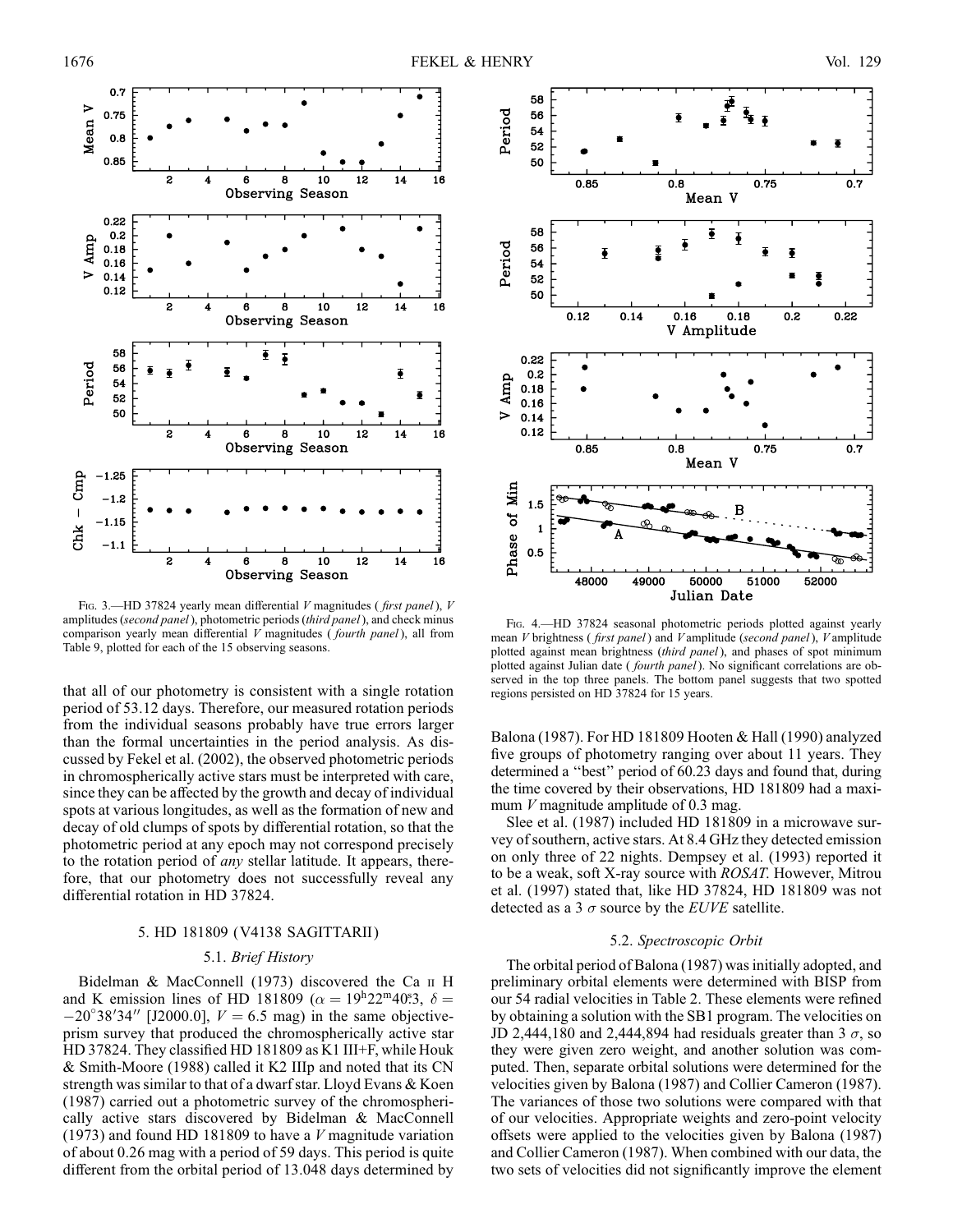TABLE 10 Orbital Elements of HD 181809

| Parameter                        | Value                           |  |  |  |
|----------------------------------|---------------------------------|--|--|--|
|                                  | $13.046773 + 0.000064$          |  |  |  |
|                                  | $2,449,248.005 \pm 0.273$       |  |  |  |
|                                  | $-13.872 + 0.037$               |  |  |  |
|                                  | $9.887 + 0.054$                 |  |  |  |
|                                  | $0.0403 + 0.0053$               |  |  |  |
|                                  | $52.8 + 7.5$                    |  |  |  |
|                                  | $1.7723 + 0.0097 \times 10^{6}$ |  |  |  |
|                                  | $0.001306 + 0.000021$           |  |  |  |
| Standard error of an observation |                                 |  |  |  |
| of unit weight $(km s^{-1})$     | 0 <sup>3</sup>                  |  |  |  |

uncertainties. The orbital solution of our velocities only, with two given zero weight, has a low eccentricity of  $0.040 \pm 0.005$ . Thus, we computed a circular orbit with SB1C. The tests of Lucy & Sweeney (1971) indicated that the eccentric-orbit solution is to be preferred, and so it is listed in Table 10. The observed unit-weight velocities and the computed velocity curve are compared in Figure 5, in which zero phase is a time of periastron passage.

#### 5.3. Spectral Type and Abundance

Following the classification method used for HD 37824, we compared the spectrum of HD  $181809$  in the 6430 Å region with that of various G and K subgiants and giants. The spectrum of HD 181809 appears to be intermediate between  $\delta$  Eri (K0 IV; Keenan & McNeil 1989) and  $\beta$  Gem (K0 III; Keenan & McNeil 1989). Thus, we classify it as K0 III–IV. This is slightly earlier and less luminous than the K1 III and K2 III classifications of Bidelman & MacConnell (1973) and Houk & Smith-Moore (1988), respectively. From the mean abundances of our reference stars (Taylor 1999), we estimate an [Fe/H] value that is slightly less than solar. This is in reasonable agreement with determinations by Fekel & Balachandran (1994), Morel et al. (2004), and Randich et al. (1993), who found  $[Fe/H] = 0.0$ ,  $-0.09$ , and  $-0.3$ , respectively.

#### 5.4. Basic Properties

We searched the literature and examined our own data for the brightest known visual magnitude and corresponding  $B - V$ 



Fig. 5.—Computed radial velocity curve of HD 181809 compared with the observations. Two velocities given zero weight have not been plotted. Zero phase is a time of maximum velocity.



Fig. 6.—Variable minus comparison differential magnitudes of HD 181809 in  $V$  from the 0.4 m APT plotted against Julian date. The top panel shows all 16 years of data, while the remaining panels show selected individual observing seasons.

of HD 181809. From the APT data in Figure 6  $(\S$  5.5), HD 181809 is currently at its brightest, with a differential  $V$  magnitude of 0.93. To convert this to an apparent  $V$  magnitude, we adopted  $V = 5.57$  (Perryman 1997) for our comparison star, HD 182629. This resulted in a magnitude at maximum of  $V =$ 6:50 mag. We have adopted this historical maximum as the unspotted  $V$  magnitude of the primary. This magnitude, combined with the *Hipparcos* parallax (Perryman 1997), corresponding to a distance of  $88 \pm 7$  pc, resulted in  $M_v = 1.78 \pm 1.78$ 0.16 mag. Although HD 181809 is only  $16^{\circ}$  below the Galactic plane, we assumed no interstellar reddening because it is less than 100 pc from the Sun. A  $B - V$  color index of 1.00 mag from our APT data was used in conjunction with Table 3 of Flower (1996) to obtain a bolometric correction and effective temperature. These values were then combined to produce a luminosity  $L = 21.1 \pm 3.1 L_{\odot}$  and a radius  $R = 6.5 \pm 0.6 R_{\odot}$ . The uncertainties in the computed quantities are dominated by the parallax and effective temperature uncertainties. A brighter adopted unspotted V magnitude would result in luminosity and radius increases similar to those found for HD 37824. The various quantities are summarized in Table 11.

By comparing the giant's minimum radius, computed from  $v \sin i = 4$  km s<sup>-1</sup> (Fekel 1997) and a mean rotation period of 59.85 days  $(\S$  5.5), with the radius determined from its Hipparcos parallax, a rotational inclination of  $46^{+20}_{-14}$  deg is found for the primary.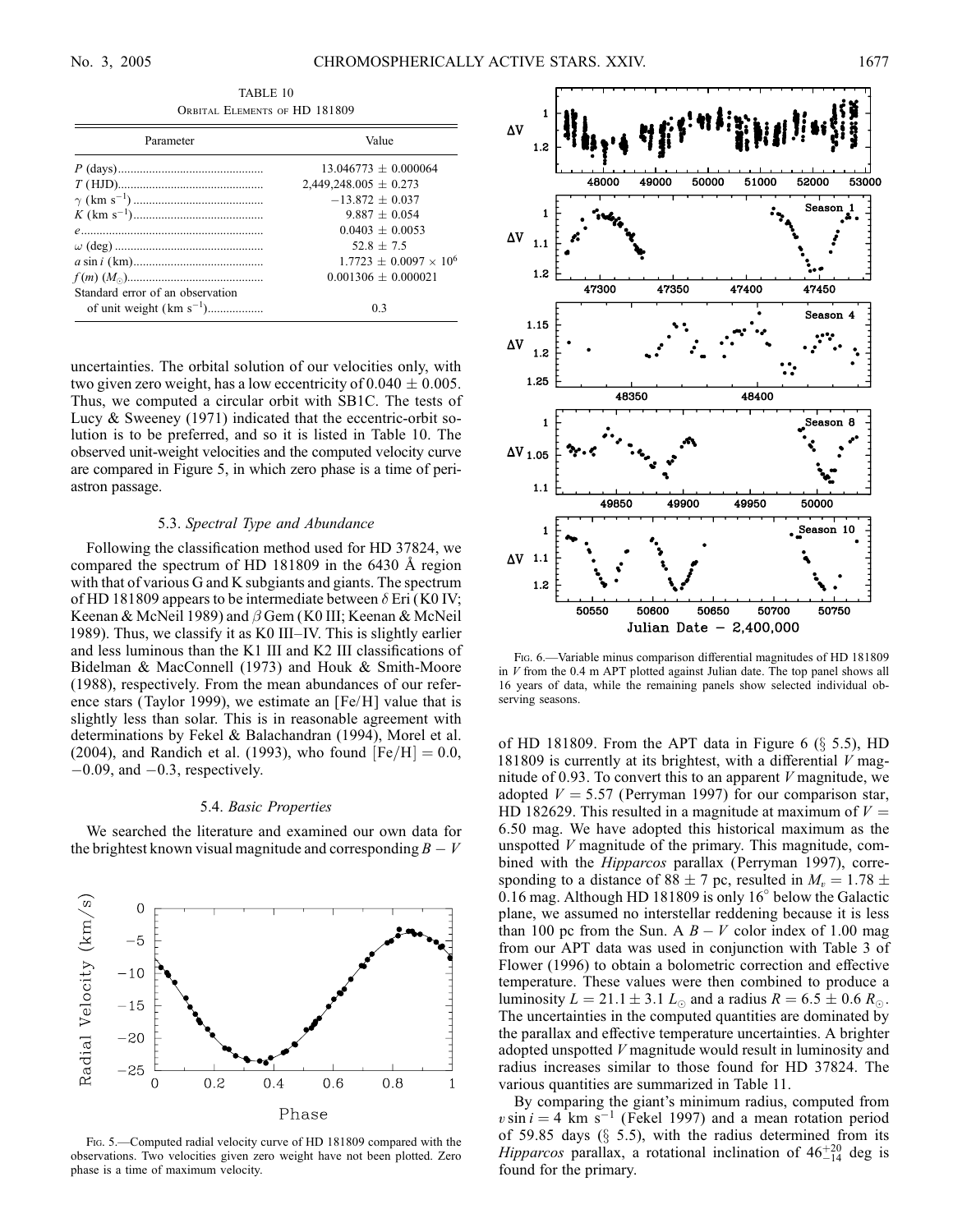TABLE 11 Fundamental Properties of HD 181809

| Parameter | Value                 | Reference |  |
|-----------|-----------------------|-----------|--|
|           | 6.50                  |           |  |
|           | 1.00                  |           |  |
|           | $0.01140 \pm 0.00085$ |           |  |
|           | $KO$ $III$ - $IV$     |           |  |
|           | $4.2 + 1.0$           |           |  |
|           | $1.78 + 0.19$         |           |  |
|           | $21.8 + 3.8$          |           |  |
|           | $6.7 + 0.6$           |           |  |

References.—(1) This paper; (2) Perryman 1997; (3) Fekel 1997.

#### 5.5. Photometric Analysis

The  $V - C$  differential magnitudes in the V passband from Table 5 are plotted against Julian date in Figure 6. As in Figure 2, the top panel displays the entire data set, while the remaining panels show selected individual seasons. The results of our periodogram analyses for each season are given in Table 12 in the same format as for Table 9. The largest amplitude (0.26 and 0.29 mag in  $V$  and  $B$ , respectively) occurred in the most recent observing season.

The standard deviations of the  $K - C$  differential magnitudes average  $0.0081$  and  $0.0089$  mag in V and B, respectively, for observing seasons 5–16 since we converted to the precision photometer. They are slightly larger than our nominal data precision because HD 181809 lies at a declination of  $-21^\circ$  and so is observed through a greater air mass than most of our targets. The standard deviations of the seasonal means of the  $K - C$ magnitudes are  $0.0022$  and  $0.0039$  mag in *V* and *B*, respectively, so we find little or no variability in either the comparison or check star on day-to-day and year-to-year timescales. The seasonal means in *V* are plotted in Figure 7 (bottom).

Long-term changes in the mean brightness of HD 181809 with a range of 0.16 mag in *V* are seen in Figure 7 (top), indicating changes in the spot filling factor on a timescale of years. Similarly, the second and third panels show variations in the photometric amplitude and period of the star, respectively, on a timescale of several years. In particular, the third panel suggests a possible 6 yr variation. As is the case for HD 37824, the top three panels of Figure 8 do not demonstrate significant correlations between the photometric period, mean brightness, and amplitude.

The weighted mean of our seasonal photometric periods is  $60.0 \pm 0.1$  days. Times of photometric minimum derived by inspection of the light curves and converted to photometric

TABLE 12 Results from Photometric Analysis of HD 181809

| Season<br>(1) | Photometric<br>Band<br>(2) | HJD Range<br>$(HJD - 2,400,000)$<br>(3) | $N_{\rm obs}$<br>(4) | $\langle V - C \rangle$<br>(mag)<br>(5) | Photometric Period<br>(days)<br>(6) | Peak-to-Peak Amplitude<br>(mag)<br>(7) | $\langle K-C\rangle$<br>(mag)<br>(8) | $\sigma_{K-C}$<br>(mag)<br>(9) |
|---------------|----------------------------|-----------------------------------------|----------------------|-----------------------------------------|-------------------------------------|----------------------------------------|--------------------------------------|--------------------------------|
| 1             | V                          | 47,276-47,475                           | 92                   | 1.0649                                  | $58.13 \pm 0.31$                    | 0.19                                   | 0.0140                               | 0.0087                         |
|               | B                          | 47,276-47,475                           | 91                   | 0.8531                                  | $58.25 \pm 0.33$                    | 0.22                                   | $-0.9125$                            | 0.0109                         |
|               | V                          | 47,615-47,844                           | 106                  | 1.1511                                  | $52.72 \pm 0.88$                    | 0.16                                   | 0.0112                               | 0.0106                         |
|               | B                          | 47,616-47,841                           | 109                  | 0.9512                                  | $51.75 \pm 0.98$                    | 0.18                                   | $-0.9151$                            | 0.0113                         |
|               | V                          | 47,987-48,192                           | 33                   | 1.1942                                  | $62.93 \pm 1.70$                    | 0.13                                   | 0.0160                               | 0.0126                         |
|               | B                          | 47,987-48,192                           | 30                   | 0.9983                                  | $63.24 \pm 2.01$                    | 0.15                                   | $-0.9161$                            | 0.0098                         |
|               | V                          | 48,325-48,439                           | 52                   | 1.1833                                  | $58.88 \pm 1.88^a$                  | 0.09                                   | 0.0098                               | 0.0138                         |
| $4$           | $\boldsymbol{B}$           | 48,325-48,439                           | 53                   | 0.9928                                  | $60.02 \pm 1.36^{\text{a}}$         | 0.09                                   | $-0.9078$                            | 0.0115                         |
|               | V                          | 48,721-48,934                           | 58                   | 1.1234                                  | $60.51 \pm 0.34$                    | 0.12                                   | 0.0152                               | 0.0089                         |
|               | $\boldsymbol{B}$           | 48,721-48,934                           | 54                   | 0.9165                                  | $61.05 \pm 0.39$                    | 0.15                                   | $-0.9438$                            | 0.0083                         |
|               | V                          | 49,078-49,301                           | 70                   | 1.1397                                  | $62.01 \pm 0.40$                    | 0.14                                   | 0.0199                               | 0.0079                         |
|               | B                          | 49,078-49,301                           | 75                   | 0.9318                                  | $62.09 \pm 0.46$                    | 0.18                                   | $-0.9339$                            | 0.0112                         |
|               | V                          | 49,443-49,662                           | 53                   | 1.0707                                  | $65.32 \pm 0.79$                    | 0.11                                   | 0.0236                               | 0.0060                         |
|               | $\boldsymbol{B}$           | 49,443-49,662                           | 53                   | 0.8533                                  | $64.98 \pm 0.80$                    | 0.12                                   | $-0.9332$                            | 0.0085                         |
|               | V                          | 49,814-50,029                           | 76                   | 1.0476                                  | $63.21 \pm 1.19$                    | 0.08                                   | 0.0200                               | 0.0074                         |
|               | $\boldsymbol{B}$           | 49,812-50,029                           | 81                   | 0.8309                                  | $64.27 \pm 1.17$                    | 0.09                                   | $-0.9336$                            | 0.0071                         |
|               | V                          | 50,181-50,406                           | 54                   | 1.0342                                  | $64.47 \pm 0.79$                    | 0.11                                   | 0.0185                               | 0.0080                         |
|               | B                          | $50,181 - 50,406$                       | 60                   | 0.8131                                  | $65.25 \pm 0.77$                    | 0.15                                   | $-0.9329$                            | 0.0100                         |
|               | V                          | 50,529-50,768                           | 70                   | 1.1263                                  | $60.04 \pm 0.23$                    | 0.19                                   | 0.0197                               | 0.0081                         |
|               | B                          | 50,527-50,768                           | 74                   | 0.9262                                  | 59.86 $\pm$ 0.22                    | 0.21                                   | $-0.9323$                            | 0.0080                         |
|               | V                          | 50,897-51,122                           | 70                   | 1.1245                                  | $58.94 \pm 0.28$                    | 0.18                                   | 0.0175                               | 0.0067                         |
|               | $\boldsymbol{B}$           | 50,897-51,126                           | 73                   | 0.9266                                  | $59.03 \pm 0.28$                    | 0.18                                   | $-0.9356$                            | 0.0072                         |
|               | V                          | 51,259-51,465                           | 70                   | 1.1214                                  | $58.13 \pm 0.67$                    | 0.11                                   | 0.0189                               | 0.0104                         |
|               | $\boldsymbol{B}$           | 51,259-51,465                           | 76                   | 0.9176                                  | $57.89 \pm 0.70$                    | 0.15                                   | $-0.9317$                            | 0.0100                         |
|               | V                          | 51,629-51,847                           | 46                   | 1.0546                                  | $60.99 \pm 0.58$                    | 0.14                                   | 0.0175                               | 0.0097                         |
| 13            | $\boldsymbol{B}$           | 51,629-51,847                           | 48                   | 0.8365                                  | $61.40 \pm 0.57$                    | 0.17                                   | $-0.9314$                            | 0.0093                         |
| 14            | V                          | 51,990-52,225                           | 54                   | 1.0888                                  | $63.14 \pm 0.93$                    | 0.07                                   | 0.0197                               | 0.0077                         |
|               | $\boldsymbol{B}$           | 51,990-52,225                           | 52                   | 0.8800                                  | $62.99 \pm 1.16$                    | 0.08                                   | $-0.9307$                            | 0.0097                         |
|               | V                          | 52,355-52,584                           | 63                   | 1.0713                                  | $60.28 \pm 0.46$                    | 0.26                                   | 0.0221                               | 0.0083                         |
|               | $\boldsymbol{B}$           | 52,355-52,584                           | 66                   | 0.8642                                  | $60.84 \pm 0.47$                    | 0.28                                   | $-0.9287$                            | 0.0091                         |
|               | V                          | $52,721 - 52,828$                       | 45                   | 1.0608                                  | $59.62 \pm 0.60$                    | 0.26                                   | 0.0182                               | 0.0092                         |
|               | B                          | 52,720-52,828                           | 45                   | 0.8435                                  | 59.44 $\pm$ 0.64                    | 0.29                                   | $-0.9285$                            | 0.0082                         |

<sup>a</sup> Observed photometric period multiplied by 2, since star had significant spot activity on opposite hemispheres.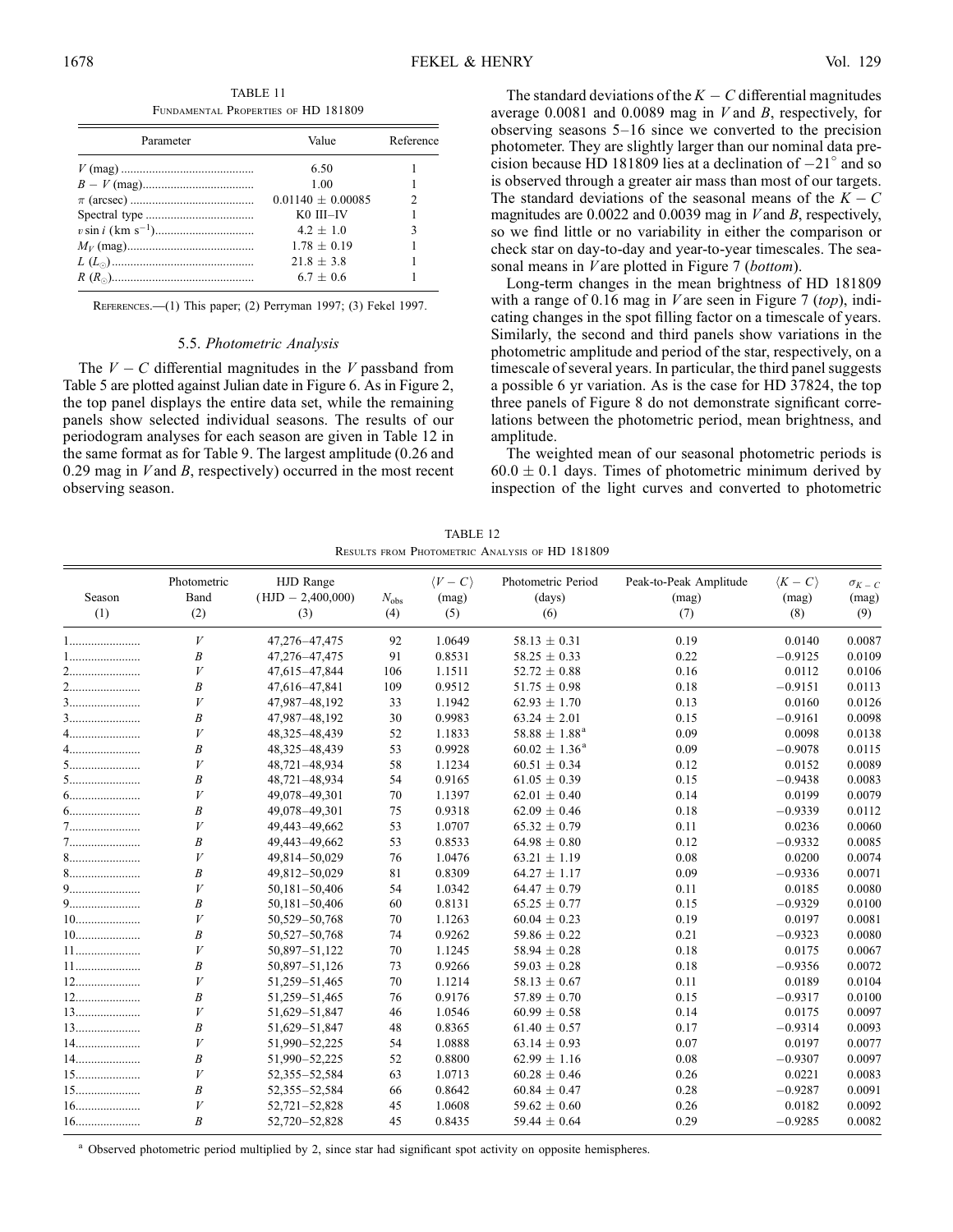

Fig. 7.—HD 181809 yearly mean differential  $V$  magnitudes (*first panel*),  $V$ amplitudes (second panel), photometric periods (third panel), and check minus comparison yearly mean differential  $V$  magnitudes (*fourth panel*), all from Table 12, plotted for each of the 16 observing seasons.

phases with the mean 60.0 rotation period and an arbitrary epoch are plotted in Figure 8 (bottom). In most cases, only a single photometric minimum was evident in each rotation cycle, but occasional secondary minima were observed and are plotted as open circles. Little, if any, migration of the spots in phase is seen, since the phases were computed with the mean rotation period. Most of the phases of minimum lie closely along two straight line segments, which we identify as spots A and B in the figure. Near the end of our photometric record, the minimum associated with spot A disappears and is replaced by a new minimum at a third rotational phase, which we designate as spot C. Least-squares line fits to the phases of spots A, B, and C give rotation periods of 59.98, 59.87, and 59.69 days, respectively, with a mean of 59.85 days, which we take as our best value for HD 181809's rotation period. Therefore, the star is rotating much slower than synchronous rotation with the 13 day orbital period. The range of the three periods,  $\Delta P/P$ , is only 0.48%, and the times of minimum for spots A, B, and C fit the linear trends with rms dispersions of only 3.1, 4.3, and 4.1 days, respectively.

Like HD 37824, spot activity on HD 181809 appears to be concentrated near two stellar longitudes for most of the time span of our observations. The low  $\Delta P/P$  of the three spot periods implies that the much larger spread in our seasonal photometric periods in Table 12 is probably not the result of differential rotation but is likely to be caused by the complicating effects of the growth and decay of spots at various longitudes within individual observing seasons. In addition, the



FIG. 8.—HD 181809 seasonal photometric periods plotted against yearly mean *V* brightness (*first panel*) and *V* amplitude (*second panel*), *V* amplitude plotted against mean brightness (third panel), and phases of spot minimum plotted against Julian date (*fourth panel*). No significant correlations are observed in the top three panels. The bottom panel suggests at least one long-lived spotted region on HD 181809.

small number of photometric cycles in a single observing season, combined with the continually evolving light curve, makes it difficult to measure the rotation period accurately within a single season. As is the case for HD 37824, we see little differential rotation in HD 181809.

#### 6. HD 217188 (AZ PISCIUM )

#### 6.1. Brief History

Bidelman (1981) reported the discovery of moderate Ca  $\scriptstyle\rm II$  H and K emission in the K giant star HD 217188 ( $\alpha = 22^{\text{h}}58^{\text{m}}52^{\text{s}}9$ ,  $\delta = -00^{\circ}18'57''$  [J2000.0],  $V = 7.4$  mag). Following its identification as a chromospherically active star, Boyd et al. (1985) found light variations with a  $V$  amplitude of 0.18 mag and estimated a period of 84.4 days. Strassmeier et al. (1989) obtained additional photometric data and determined a period of 91.2 days. Six radial velocities given by Fekel et al. (1986) showed a velocity variation of 9 km  $s^{-1}$ . Additional velocities resulted in a preliminary orbit, given in Strassmeier et al. (1993), with a period of 47.121 days and an eccentricity of 0.50. More recently, De Medeiros & Udry (1999) computed an orbit with numerous Coravel velocities. They found slightly smaller values of the period and eccentricity.

Helfand et al. (1999) carried out a radio survey at 20 cm and detected a number of chromospherically active stars, including HD 217188. The star was also seen by *ROSAT* as a weak X-ray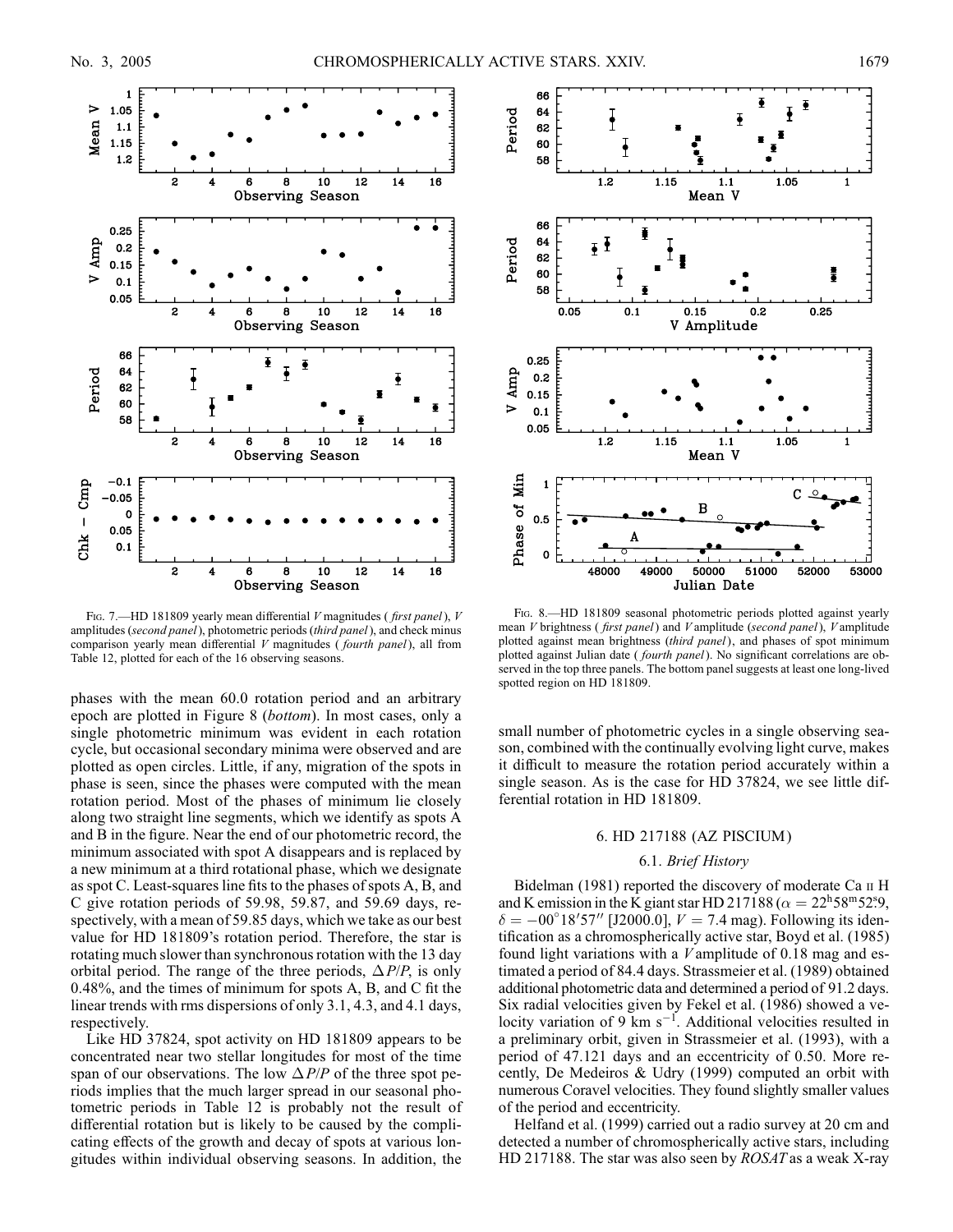TABLE 13 Orbital Elements of HD 217188

| Parameter                        | Value                       |  |  |  |
|----------------------------------|-----------------------------|--|--|--|
|                                  | $47.12087 + 0.00069$        |  |  |  |
|                                  | $2,448,622.951 \pm 0.065$   |  |  |  |
|                                  | $-20.554 + 0.038$           |  |  |  |
|                                  | $10.347 + 0.055$            |  |  |  |
|                                  | $0.4703 + 0.0041$           |  |  |  |
|                                  | $358.65 + 0.74$             |  |  |  |
|                                  | $5.917 + 0.035 \times 10^6$ |  |  |  |
|                                  | $0.003726 + 0.000066$       |  |  |  |
| Standard error of an observation |                             |  |  |  |
|                                  | 0 <sup>3</sup>              |  |  |  |

source in the hard spectral band between 0.5 and 2.0 keV (Schwope et al. 2000).

## 6.2. Spectroscopic Orbit

The orbital elements of De Medeiros & Udry (1999) were adopted as starting values. With the SB1 program we obtained an orbital solution of our 52 McDonald and KPNO velocities from Table 3. The velocity on JD 2,445,358 had a residual that was greater than 3  $\sigma$ , and so it was given zero weight, and the orbit was recomputed. An orbital solution was next obtained with the 31 Coravel velocities. From a comparison of the variances of the two solutions, the Coravel velocities were given weights of 1.0 relative to our velocities. Since the center-ofmass velocities of the two solutions were essentially identical, a solution of the combined data sets was obtained. We list the orbital elements of this final solution in Table 13. The Coravel velocities are given along with ours in Table 3. The observed velocities and the computed velocity curve are compared in Figure 9, in which zero phase is a time of periastron passage.

#### 6.3. Spectral Type and Abundance

We compared the spectrum of HD 217188 in the 6430  $\AA$ region with that of various G and K giants. The spectrum of HD 217188 is most similar to that of  $\beta$  Gem. Thus, we classify it as a K0 III and conclude that its [Fe/H] abundance is essentially solar. Our spectral type is in agreement with that given by Bidelman (1981) and Houk & Swift (1999), while our estimated iron abundance is in accord with  $[Fe/H] = 0.0$  found by Fekel & Balachandran (1994) and  $[Fe/H] = -0.16$  determined by Morel et al. (2004).



Fig. 9.—Computed radial velocity curve of HD 217188 compared with the observations. Filled circles show McDonald and KPNO velocities, and open circles show Coravel velocities. Zero phase is a time of periastron passage.



Fig. 10.—Variable minus comparison differential magnitudes of HD 217188 in V from the 0.4 m APT plotted against Julian date. The top panel shows all 15 years of data, while the remaining panels show selected individual observing seasons.

#### 6.4. Basic Properties

We searched the literature and examined our own data for the brightest known visual magnitude and corresponding  $B - V$  of HD 217188. From the APT data in Figure 10  $(\S$  6.5), HD 217188 was brightest in our first season of observation, with a differential  $V$  magnitude of 1.10. To convert this to an apparent  $V$  magnitude, we assumed  $V = 6.22$  (Perryman 1997) for our comparison star, HD 217428. This resulted in a magnitude at maximum of  $V =$ 7:32, which we have adopted as the unspotted V magnitude of the primary. This magnitude, combined with the *Hipparcos* parallax of 0.700678  $\pm$  0.700088 (Perryman 1997), which corresponds to a distance of 148  $\pm$  20 pc, resulted in  $M_v = 1.48 \pm 0.28$  mag. Since HD 217188 is  $52^{\circ}$  below the Galactic plane, we have assumed no interstellar reddening. A  $B - V$  color index of 1.01 mag from our APT data was used in conjunction with Table 3 of Flower (1996) to obtain a bolometric correction and effective temperature. These values were used to compute a luminosity  $L = 28.3 \pm 7.3$   $L_{\odot}$  and a radius  $R = 7.6 \pm 1.0$   $R_{\odot}$ . The uncertainties in the computed quantities are dominated by the uncertainty in the parallax and to a lesser extent in the effective temperature. A brighter adopted unspotted V magnitude would result in luminosity and radius increases similar to those found for HD 37824. The various quantities are summarized in Table 14.

By comparing the giant's minimum radius, computed from  $v \sin i = 4$  km s<sup>-1</sup> (Fekel 1997) and a mean rotation period of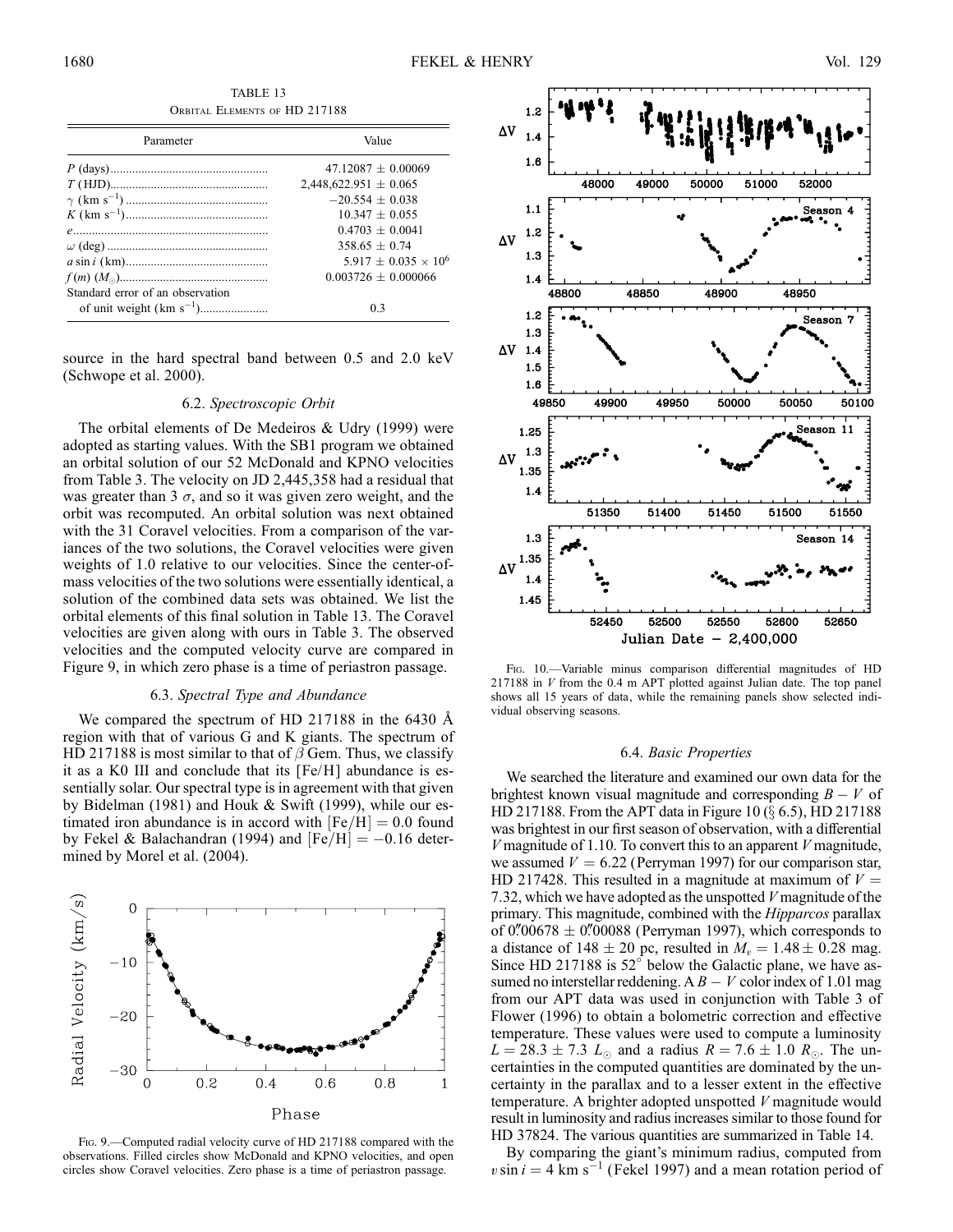TABLE 14 Fundamental Properties of HD 217188

| Parameter | Value               | Reference |  |
|-----------|---------------------|-----------|--|
|           | 732                 |           |  |
|           | 1.01                |           |  |
|           | $0.00678 + 0.00088$ | 2         |  |
|           | $KO$ $III$          |           |  |
|           | $4.2 + 1.0$         | 3         |  |
|           | $1.48 + 0.30$       |           |  |
|           | $29.3 + 8.1$        |           |  |
|           | $7.8 + 1.1$         |           |  |

References.—(1) This paper; (2) Perryman 1997; (3) Fekel 1997.

90.89 days ( $\S$  6.5), with the radius determined from its *Hipparcos* parallax, a rotational inclination of  $71^{+19}_{-28}$  deg was found for the primary.

#### 6.5. Photometric Analysis

The  $V - C$  differential magnitudes in the V passband from Table 6 are plotted against Julian date in Figure 10 (top), and selected individual seasons are plotted in the other four panels. The results of our periodogram analyses for each season are given in Table 15. The largest amplitude (0.33 and 0.39 mag in Vand B, respectively) occurred in the seventh observing season.

The means of the standard deviations of the  $K - C$  differential magnitudes in column (9) of Table 15 are 0.0052 and

0.0049 mag in V and B, respectively. The standard deviations of the seasonal means of the  $K - C$  magnitudes in column (8) are 0.0021 and 0.0030 mag in Vand B, respectively, so we find little or no variability in either the comparison or check star on short and long timescales. The seasonal means in  $V$  are plotted in Figure 11 (bottom).

As seen in Figure 11 (top), the mean brightness of HD 217188 varies over a range of 0.27 mag in  $V$ , so there are large changes in the mean spot filling factor on a timescale of years. The second and third panels of that figure also show year-toyear variations in the photometric amplitude and period. In particular, the Vamplitude varies in a fairly smooth way over a decade, but we cannot yet say whether this variation might be periodic. Similar to HD 37824 and HD 181809, there are no significant correlations between the photometric period, mean brightness, and amplitude for HD 217188, as seen in the top three panels of Figure 12.

The weighted mean of our photometric periods in Table 15 is  $91.27 \pm 0.12$  days. Although the light curve shape of HD 217188 continually evolves and shows definite asymmetries at times, no clear secondary minima are seen in any of our yearly light curves. Times of photometric minimum derived by inspection of the light curves and converted to photometric phases with the mean 91.27 day rotation period and an arbitrary epoch are plotted in Figure 12 (bottom). Only a slight trend of the spots toward smaller phases is seen, since the phases were computed with our weighted-mean rotation period. All the phases of minimum lie within 0.11 phase units (rms) or 10.0 days of a

TABLE 15 Results from Photometric Analysis of HD 217188

| Season | Photometric<br>Band | HJD Range<br>$(HJD - 2,400,000)$ | $N_{\rm obs}$ | $\langle V - C \rangle$<br>(mag) | Photometric Period<br>(days) | Peak-to-Peak Amplitude<br>(mag) | $\langle K-C\rangle$<br>(mag) | $\sigma_{K-C}$<br>(mag) |
|--------|---------------------|----------------------------------|---------------|----------------------------------|------------------------------|---------------------------------|-------------------------------|-------------------------|
| (1)    | (2)                 | (3)                              | (4)           | (5)                              | (6)                          | (7)                             | (8)                           | (9)                     |
| 1      | V                   | 47,307-47,540                    | 89            | 1.1946                           | $93.45 \pm 1.30$             | 0.12                            | $-0.8040$                     | 0.0051                  |
|        | $\boldsymbol{B}$    | 47,309-47,537                    | 90            | 1.3312                           | $94.75 \pm 1.20$             | 0.13                            | $-0.7134$                     | 0.0043                  |
|        | V                   | 47,672-47,905                    | 112           | 1.1748                           | $93.76 \pm 1.07$             | 0.14                            | $-0.8013$                     | 0.0096                  |
|        | B                   | 47,677-47,902                    | 113           | 1.3076                           | $94.12 \pm 0.83$             | 0.14                            | $-0.7105$                     | 0.0080                  |
| $3$    | V                   | 48,038-48,258                    | 40            | 1.1594                           | $86.17 \pm 1.10$             | 0.16                            | $-0.8048$                     | 0.0058                  |
|        | Β                   | 48,043-48,258                    | 39            | 1.2922                           | $85.67 \pm 1.26$             | 0.18                            | $-0.7135$                     | 0.0058                  |
| 4      | V                   | 48,797-48,988                    | 60            | 1.2262                           | $86.47 \pm 0.92$             | 0.22                            | $-0.7968$                     | 0.0043                  |
| 4      | $\boldsymbol{B}$    | 48,797-48,988                    | 62            | 1.3736                           | $87.13 \pm 0.98$             | 0.25                            | $-0.7135$                     | 0.0054                  |
|        | V                   | 49,121-49,373                    | 90            | 1.2941                           | $89.80 \pm 0.38$             | 0.24                            | $-0.8015$                     | 0.0048                  |
|        | B                   | 49,124-49,373                    | 89            | 1.4490                           | $89.28 \pm 0.40$             | 0.28                            | $-0.7043$                     | 0.0039                  |
|        | V                   | 49,489-49,736                    | 55            | 1.3197                           | $90.83 \pm 0.46$             | 0.25                            | $-0.8016$                     | 0.0042                  |
|        | B                   | 49,489-49,736                    | 55            | 1.4781                           | $90.74 \pm 0.44$             | 0.29                            | $-0.7060$                     | 0.0034                  |
|        | V                   | 49,861-50,101                    | 102           | 1.4089                           | $88.59 \pm 0.38$             | 0.33                            | $-0.8006$                     | 0.0038                  |
|        | Β                   | 49,867-50,101                    | 105           | 1.5823                           | $87.96 \pm 0.33$             | 0.39                            | $-0.7063$                     | 0.0044                  |
|        | V                   | 50,230-50,468                    | 52            | 1.3442                           | $96.49 \pm 0.56$             | 0.28:                           | $-0.8001$                     | 0.0040                  |
|        | B                   | 50,234-50,459                    | 50            | 1.4951                           | $97.41 \pm 0.49$             | 0.28:                           | $-0.7080$                     | 0.0062                  |
| 9      | V                   | 50,590-50,829                    | 94            | 1.3270                           | $93.66 \pm 0.44$             | 0.20                            | $-0.8025$                     | 0.0057                  |
| 9      | B                   | 50,590-50,830                    | 92            | 1.4828                           | $93.77 \pm 0.49$             | 0.22                            | $-0.7084$                     | 0.0050                  |
|        | V                   | 50,948-51,198                    | 89            | 1.3548                           | $92.81 \pm 0.49$             | 0.21                            | $-0.8010$                     | 0.0043                  |
|        | B                   | 50,949-51,198                    | 87            | 1.5143                           | $92.92 \pm 0.54$             | 0.25                            | $-0.7077$                     | 0.0045                  |
|        | V                   | 51,315-51,560                    | 102           | 1.3153                           | $89.97 \pm 2.17$             | 0.13                            | $-0.7996$                     | 0.0055                  |
|        | $\boldsymbol{B}$    | 51, 315 - 51, 560                | 99            | 1.4704                           | $93.57 \pm 2.67$             | 0.17                            | $-0.7057$                     | 0.0048                  |
|        | V                   | 51,682-51,923                    | 60            | 1.3151                           | $95.67 \pm 1.65$             | 0.08                            | $-0.7994$                     | 0.0045                  |
|        | $\boldsymbol{B}$    | 51,682-51,923                    | 64            | 1.4720                           | $96.06 \pm 1.56$             | 0.09                            | $-0.7069$                     | 0.0041                  |
|        | V                   | 52,050-52,288                    | 50            | 1.4257                           | $92.35 \pm 0.77$             | 0.18                            | $-0.7980$                     | 0.0059                  |
| $13$   | $\boldsymbol{B}$    | 52,050-52,288                    | 52            | 1.6004                           | $92.30 \pm 0.87$             | 0.23                            | $-0.7065$                     | 0.0052                  |
|        | V                   | 52,411-52,658                    | 89            | 1.3782                           | $\cdots$                     | 0.04                            | $-0.7985$                     | 0.0057                  |
| 14     | $\boldsymbol{B}$    | 52,414-52,658                    | 83            | 1.5453                           | $\cdots$                     | 0.05                            | $-0.7057$                     | 0.0044                  |
|        | V                   | 52,796-52,830                    | 26            | 1.3456                           | $\cdots$                     | $\cdots$                        | $-0.7999$                     | 0.0052                  |
| 15     | B                   | 52,796-52,830                    | 25            | 1.5093                           | $\cdots$                     | .                               | $-0.7080$                     | 0.0045                  |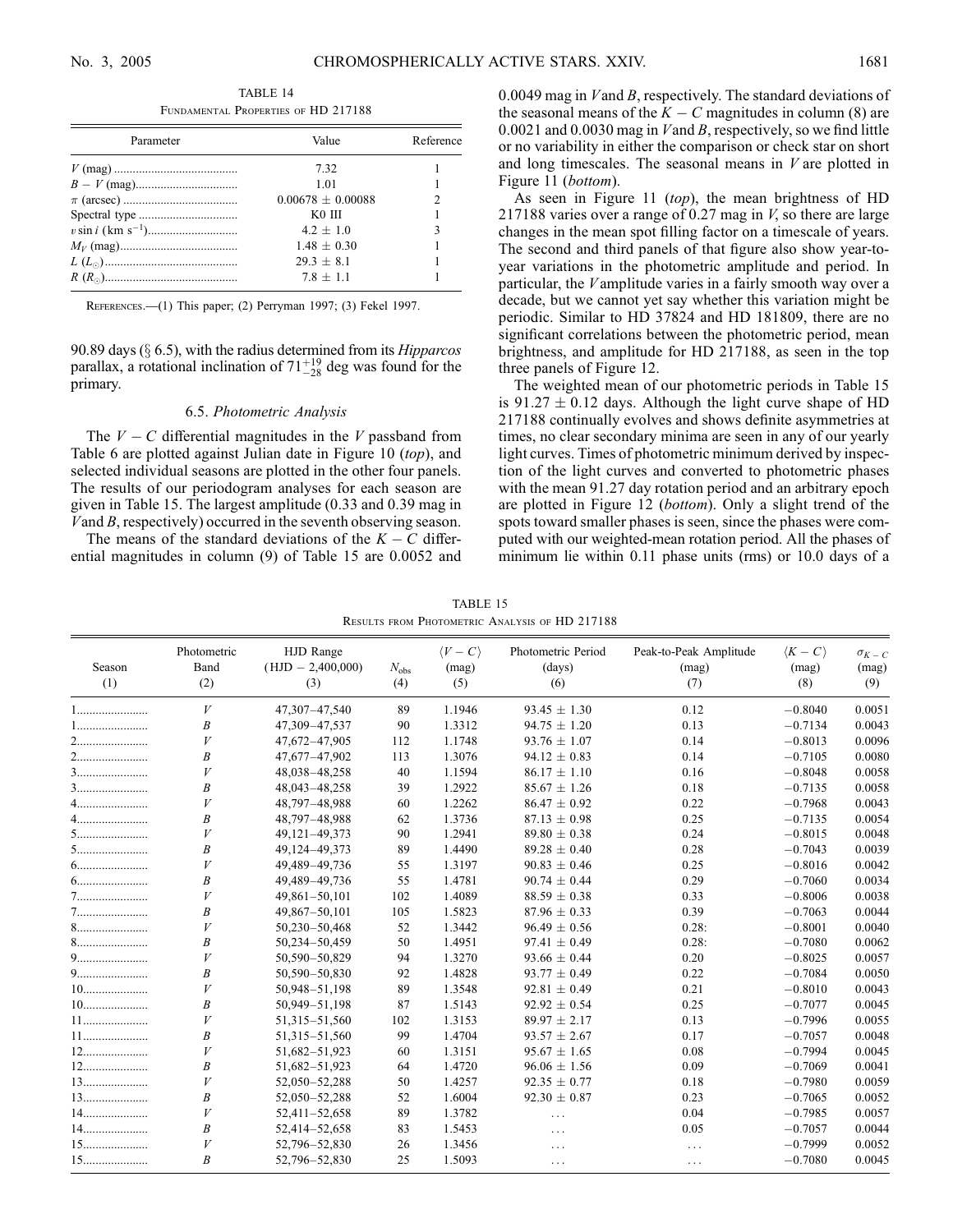

Fig. 11.—HD 217188 yearly mean differential V magnitudes (first panel), V amplitudes (second panel), photometric periods (third panel), and check minus comparison yearly mean differential V magnitudes (fourth panel), all from Table 15, plotted for each of the 15 observing seasons.

single best-fit line through the observed points, which we designate as spot A. Although the rms is not as low as for HD 37824 and HD 181809, it appears that most of the spot activity in HD 217188 was concentrated on one hemisphere of the star during the span of our observations. The slope of the best-fit line corresponds to a period of 90.89 days, which we take as our best value for HD 217188's mean rotation period. Therefore, HD 217188 is rotating much slower than its 18.6 day pseudosynchronous rotation period ( $\S$  7.1). As we discussed for HD 37824 and HD 181809, the spread in our seasonal photometric periods in Table 15 is probably not the observable result of differential rotation in HD 217188.

#### 7. EVOLUTIONARY STATUS

#### 7.1. HD 37824

The two main theories of orbital circularization and rotational synchronization (e.g., Zahn 1977; Tassoul & Tassoul 1992) disagree significantly on absolute timescales but do agree that synchronization should occur before circularization. The circular orbit of HD 37824 and the essentially synchronous rotation of its primary suggest that the K0 III star is not ascending the red giant branch for the first time, when its radius would be rapidly expanding, but rather is in the much longer lived, helium-burning core phase (Boffin et al. 1993).

Comparing the luminosity and effective temperature of HD 37824 with the solar abundance evolutionary tracks of Schaller et al. (1992) suggests a mass in the range of 1.5–2.5  $M_{\odot}$ 



Fig. 12.—HD 217188 seasonal photometric periods plotted against yearly mean V brightness (first panel) and V amplitude (second panel), V amplitude plotted against mean brightness (third panel), and phases of spot minimum plotted against Julian date ( fourth panel). No significant correlations are observed in the top three panels. The bottom panel suggests that most of the spot activity in HD 217188 occurred on a single hemisphere of the star.

(Fig. 13). Such a range of primary masses results in minimum secondary masses of 0.82–1.10  $M_{\odot}$ . If the inclination is decreased from  $90^{\circ}$  to  $60^{\circ}$ , the range of the secondary mass is 0.95–1.27  $M_{\odot}$ . Thus, from Table B1 of Gray (1992), the secondary is likely a late-F or G dwarf. Such a spectral type is consistent with the lack of detection of its lines in our red wavelength spectra.

#### 7.2. HD 181809

HD 181809 has an orbital period of 13.05 days, relatively short for a system containing a giant star. However, the K-giant primary has a mean rotation period of 59.85 days  $(\S 5.5)$ , and so it is quite far from synchronous rotation despite its nearly circular orbit. Strictly speaking, since the orbit is eccentric, one should not compare the rotation period with the orbital period. Hut (1981) has shown that in an eccentric orbit a star's rotational angular velocity will tend to synchronize with that of the orbital motion at periastron, a situation called pseudosynchronous rotation. However, the orbit is so close to circular that the computed pseudosynchronous period is only 1% smaller than the orbital period. The asynchronous-rotation situation of the giant primary suggests that it is on the first-ascent giant branch.

From a comparison of the luminosity and temperature of HD 181809 with the evolutionary tracks of Schaller et al. (1992) (Fig. 13), the likely mass of its primary ranges from 1.5 to  $2 M_{\odot}$ . Assuming that the rotation and orbital axes are parallel and so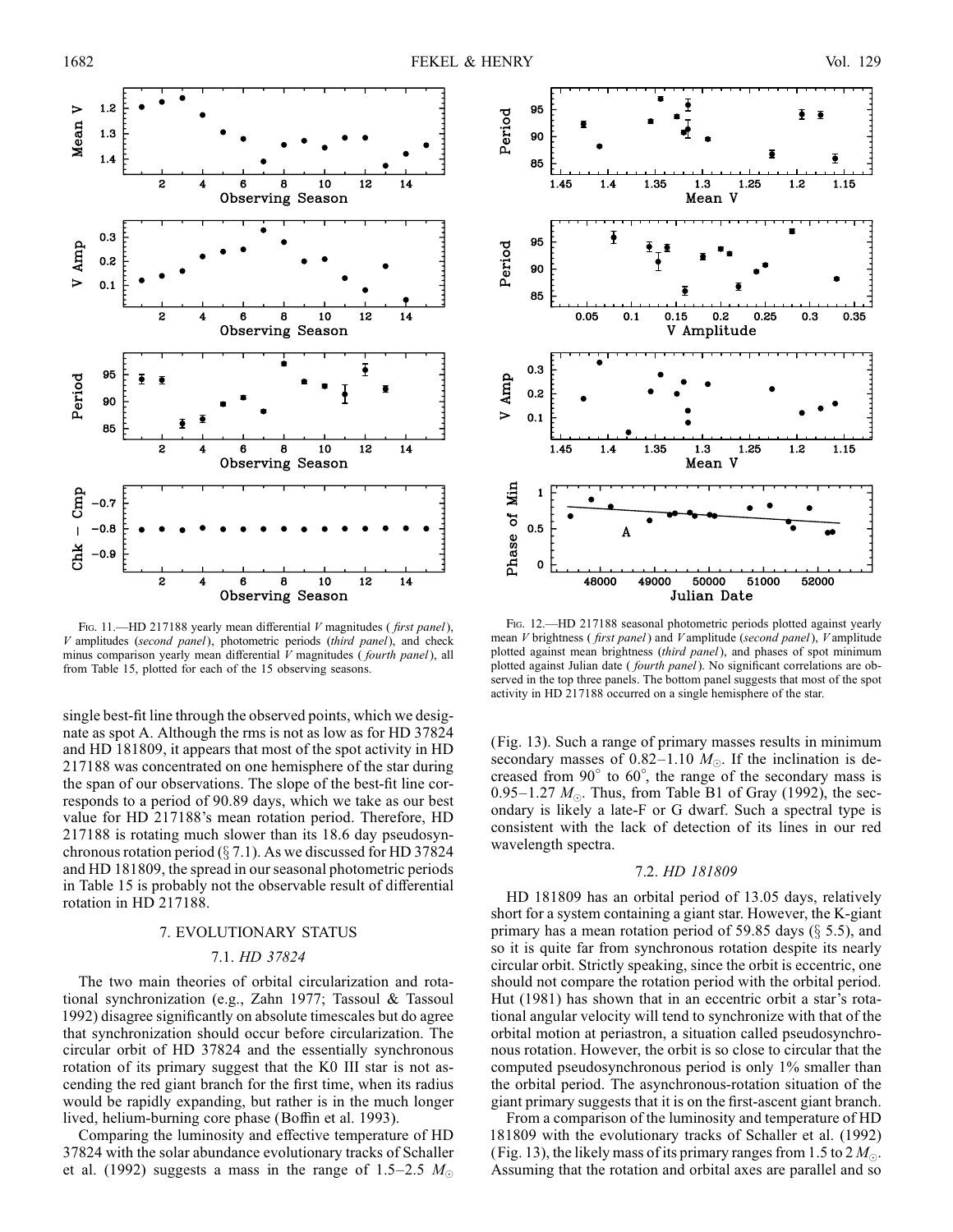

FIG. 13.—Theoretical HR diagram with the solar metallicity evolutionary tracks of Schaller et al. (1992) shown for masses between 1.5 and 2.5  $M_{\odot}$ . Also plotted are the positions of HD 37824 ( filled circle), HD 181809 (open circle), and HD 217188 (triangle) with their error bars.

 $i = 46^{\circ}$ , the corresponding range of secondary masses is 0.21– 0.26  $M_{\odot}$ . Thus, the secondary is most likely an M dwarf.

#### 7.3. HD 217188

HD 217188 has an orbital period of 47.1 days, quite similar to that of HD 37824. However, while the orbit of HD 37824 has been circularized, that of HD 217188 has a high eccentricity of 0.47. As noted previously, rotational synchronization is predicted to occur before orbital circularization. Thus, we first examine the synchronization status of the K giant primary of HD 217188. It has a pseudosynchronous rotation period (Hut 1981) of 18.6 days compared to a mean rotation period of 90.9 days, making the star an asynchronous rotator. Such a situation is relatively common for chromospherically active giants with orbital periods greater than 1 month. Fekel & Eitter (1989) used the data from the first edition of the Catalog of Chromospherically Active Binary Stars (Strassmeier et al. 1988) to determine that about half of the systems with orbital periods between 30 and 70 days are asynchronously rotating.

For G- and K-giant binaries, Boffin et al. (1993) have estimated, from both theoretical considerations and observational data, a cutoff period of about 50 days for circularization. Orbits with periods shorter than this value are expected to have zero or near zero eccentricity. Boffin et al. (1993) concluded that stars with periods less than 50 days but with orbital eccentricities greater than about 0.1 are still on the first-ascent giant branch. Thus, the primary of HD 217188 is likely a first-ascent giant.

HD 217188 is only slightly more luminous than HD 181809, and so we again assume a mass range of  $1.5-2.0$   $M_{\odot}$  for the primary. If the rotation inclination of  $71^\circ$  is adopted as the

orbital inclination, the secondary mass ranges from 0.24 to 0.28  $M_{\odot}$ . Thus, it is most likely an M dwarf.

## 8. LITHIUM ABUNDANCES

As a result of standard theory ( Iben 1967a, 1967b), it was expected that the lithium abundance of a star would be significantly diluted as it ascended the red giant branch. Observational support was provided by Brown et al. (1989), who found that in a sample of nearly 650 giants only about 2% of the stars have LTE abundances  $log \epsilon(Li) \geq 1.5$ . However, over the past 2 decades a small number of post–main-sequence stars have been discovered with lithium abundances significantly greater than the values predicted by standard theory. Indeed, several chromospherically active giants have lithium abundances that are equal to or greater than the initial value for Population I stars (Balachandran et al. 2000; Drake et al. 2002). Following the suggestion of Alexander (1967), Siess & Livio (1999) developed the idea that the unexpectedly high lithium abundances in some giant stars result from the accretion of planets. Alternatively, Charbonnel & Balachandran (2000) have proposed a scenario in which mixing episodes on the red giant branch and early asymptotic giant branch result in brief periods of enhanced lithium. From our spectra, Fekel & Balachandran (1994) determined logarithmic lithium abundances of 0.9, 0.5, and 0.5 for HD 37824, HD 181809, and HD 217188, respectively. Thus, these three giants are not lithium-rich but have lithium abundances that are consistent with standard theory.

#### 9. SPOT CYCLES

As discussed above in  $\S$  4.5, 5.5, and 6.5, long-term variations in the mean brightness and photometric amplitude of all three stars are clearly observed in our photometric time series (Figs. 3, 7, and 11, top two panels), although there is little evidence for *periodic* behavior. Significant variations are also observed in the photometric periods of all three stars (Tables 9, 12, and 15; Figs. 3, 7, and 11, *third panel*), but we have argued on the basis of the coherency of the spot-migration diagrams in the bottom panels of Figures 4, 8, and 12 that these likely result from the effects of growth and decay of spots at various longitudes and not from actual changes in the rotation periods. We also found no significant correlations between the photometric period, mean brightness, and amplitude for any of the stars (Figs. 4, 8, and 12, top three panels). We interpret these results in the context of the random-spot model (RSM ) of Eaton et al. (1996). The RSM uses large numbers (10–40) of moderately sized dark spots placed randomly on a differentially rotating star to reproduce the light curves of chromospherically active stars. The continual redistribution of spots as a result of stellar differential rotation accounts for much of the changing shape and amplitude of the light curves on rotational timescales. If the spots are also allowed to decay and appear at random on the star, with typical lifetimes of several years, then, in addition to further changes in the shape of the light curves, the RSM also predicts the kind of long-term light variations observed in most chromospherically active stars without the necessity of magnetic cycles to drive these changes. Eaton et al. (1996) demonstrated that the RSM does an excellent job of producing light curves that strongly resemble the actual light curves of chromospherically active stars on both rotational and decadal timescales. The appearances of the light curves of HD 37824, HD 181809, and HD 217188, as well as the lack of long-term periodic changes in brightness, amplitude, and period in these stars, are also consistent with the RSM. Thus, we see no clear evidence that spot cycles are occurring in these three stars.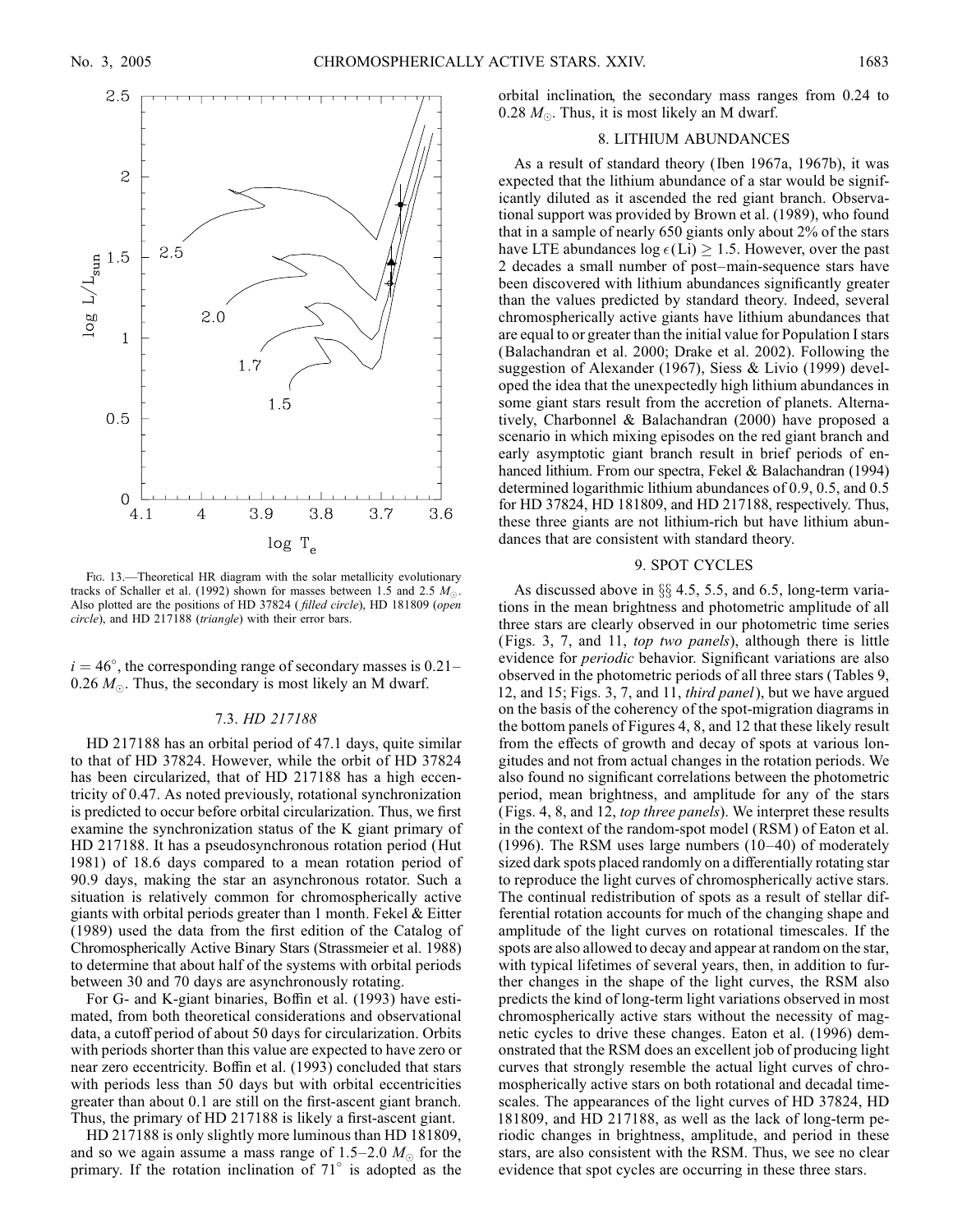However, the spots on HD 37824, HD 181809, and HD 217188 do not seem to be distributed randomly in longitude over the 15 year span of our photometric observations. The migration diagrams in the bottom panels of Figures 4, 8, and 12 demonstrate that the observed photometric minima in the light curves of HD 37824, HD 181809, and HD 217188 are consistent with just two, three, and one long-lived spot regions, respectively, all rotating with a constant period. The common appearance of two spot regions separated by  $180^\circ$  in longitude is an artifact of our simple analysis, in which we locate spots in phase from the appearance of observed minima in the light curves. Individual spot regions separated by much less than  $180^\circ$  will not produce resolved minima in the light curve, so we do not identify these as separate spots. The observed asymmetries in the light curves clearly demonstrate that spot groups are present at multiple longitudes. Nonetheless, the coherent spot migration diagrams argue strongly for the presence of longlived spot regions, particularly for the largest spots plotted with filled circles in the migration diagrams, and for these long-lived regions to rotate with a constant period. This is similar to the photometric behavior seen in some other chromospherically active stars such as LQ Hya (Berdyugina et al. 2002) and FK Com (Korhonen et al. 2002). Although long-lived spot regions seem to be present in HD 37824, HD 181809, and HD 217188 so that

- Alexander, J. B. 1967, Observatory, 87, 238
- Balachandran, S. C., Fekel, F. C., Henry, G. W., & Uitenbroek, H. 2000, ApJ, 542, 978
- Balona, L. A. 1987, South African Astron. Obs. Circ., 11, 1
- Barden, S. C. 1985, ApJ, 295, 162
- Barker, E. S., Evans, D. S., & Laing, J. D. 1967, R. Obs. Bull., 130, 355
- Batten, A. H., Fletcher, J. M., & MacCarthy, D. G. 1989, Publ. Dom. Astrophys. Obs., 17, 1
- Berdyugina, S. V., Pelt, J., & Tuominen, I. 2002, A&A, 394, 505
- Bidelman, W. P. 1981, AJ, 86, 553
- ———. 1985, AJ, 90, 341
- Bidelman, W. P., & MacConnell, D. J. 1973, AJ, 78, 687
- Boffin, H. M. J., Cerf, N., & Paulus, G. 1993, A&A, 271, 125
- Bopp, B. W. 1984, ApJS, 54, 387
- Boyd, L. J., Genet, R. M., Hall, D. S., & Henry, G. W. 1985, Inf. Bull. Variable Stars, 2727, 1
- Brown, J. A., Sneden, C., Lambert, D. L., & Dutchover, E. 1989, ApJS, 71, 293
- Buckley, D. A. H., Tuohy, I. R., Remillard, R. A., Brant, H. V., & Schwartz, D. A. 1987, ApJ, 315, 273
- Charbonnel, C., & Balachandran, S. C. 2000, A&A, 359, 563
- Collier Cameron, A. 1987, South African Astron. Obs. Circ., 11, 13
- Cutispoto, G., Pastori, L., Tagliaferri, G., Messina, S., & Pallavicini, R. 1999,
- A&AS, 138, 87 Cutispoto, G., Tagliaferri, G., Giommi, P., Gouiffes, C., Pallavicini, R.,
- Pasquini, L., & Rodono, M. 1991, A&AS, 87, 233
- De Medeiros, J. R., & Udry, S. 1999, A&A, 346, 532
- Dempsey, R. C., Linnsky, J. L., Fleming, T. A., & Schmitt, J. H. M. M. 1993, ApJS, 86, 599
- Drake, N. A., de la Reza, R., da Silva, L., & Lambert, D. L. 2002, AJ, 123, 2703
- Eaton, J. A., Henry, G. W., & Fekel, F. C. 1996, ApJ, 462, 888
- ———. 2003, in The Future of Small Telescopes in the New Millennium, Vol. 2, ed. T. D. Oswalt (Dordrecht: Kluwer), 189
- Fekel, F. C. 1997, PASP, 109, 514
- Fekel, F. C., & Balachandran, S. 1994, in ASP Conf. Ser. 64, Cool Stars Stellar Systems and the Sun, ed. J.-P. Caillault (San Francisco: ASP), 279
- Fekel, F. C., & Eitter, J. J. 1989, AJ, 97, 1139
- Fekel, F. C., Henry, G. W., Eaton, J. A., Sperauskas, J., & Hall, D. S. 2002, AJ, 124, 1064
- Fekel, F. C., Moffett, T. J., & Henry, G. W. 1986, ApJS, 60, 551
- Fekel, F. C., Strassmeier, K. G., Weber, M., & Washuettl, A. 1999, A&AS, 137, 369
- Fitzpatrick, M. J. 1993, in ASP Conf. Ser. 52, Astronomical Data Analysis Software and Systems II, ed. R. J. Hanisch, R. V. J. Brissenden, & J. Barnes (San Francisco: ASP), 472
- Fleming, T. A., Gioia, I. M., & Maccacaro, T. 1989, AJ, 98, 692

the largest spot regions do not seem to be randomly distributed on the star during the span of our observations, the rotation periods of 53.12, 59.85, and 90.89 days are rather long compared to most chromospherically active stars. Therefore, relatively few rotation cycles are present in our data sets, and differential rotation may be less effective in breaking up and redistributing the large spot regions.

Finally, we note that the "flip-flop" effect, first discussed by Jetsu et al. (1991) in FK Com, also appears to be present in HD 37824 and HD 181809. Korhonen et al. (2002) found that FK Com shows two persistent active longitudes, separated by 180°, and that the dominant spot activity switches back and forth or flip-flops between the two longitudes. This effect has also been observed in a few other chromospherically active stars such as LQ Hya (Berdyugina et al. 2002).

The circular-orbit program provided by D. Barlow is greatly appreciated. We thank L. Boyd and D. Epand for their efforts in support of Fairborn Observatory and also D. Willmarth for his help with the coudé feed telescope at KPNO. The automated astronomy program at Tennessee State University is supported in part by NASA grant NCC5-511 and NSF grant HRD-9706268.

## **REFERENCES**

- Flower, P. J. 1996, ApJ, 469, 355
- Gray, D. F. 1992, The Observation and Analysis of Stellar Photospheres (Cambridge: Cambridge Univ. Press)
- Hall, D. S., Fekel, F. C., Henry, G. W., & Barksdale, W. S. 1991, AJ, 102, 1808 Hall, D. S., Henry, G. W., Louth, H., & Renner, T. R. 1983, Inf. Bull. Var. Stars, 2409, 1
- Helfand, D. J., Schnee, S., Becker, R. H., White, R. L., & McMahon, R. G. 1999, AJ, 117, 1568
- Henry, G. W. 1995a, in ASP Conf. Ser. 79, Robotic Telescopes: Current Capabilities, Present Developments, and Future Prospects for Automated Astronomy, ed. G. W. Henry & J. A. Eaton (San Francisco: ASP), 37
- ———. 1995b, in ASP Conf. Ser. 79, Robotic Telescopes: Current Capabilities, Present Developments, and Future Prospects for Automated Astronomy, ed. G. W. Henry & J. A. Eaton (San Francisco: ASP), 44
- ———. 1999, PASP, 111, 845 Henry, G. W., Fekel, F. C., Henry, S. M., & Hall, D. S. 2000, ApJS, 130, 201
- Henry, T. J., Soderblom, D. R., Donahue, R. A., & Baliunas, S. L. 1996, AJ,
- 111, 439
- Hooten, J. T., & Hall, D. S. 1990, ApJS, 74, 225
- Houk, N., & Smith-Moore, M. 1988, Michigan Spectral Catalogue, Vol. 4 (Ann Arbor: Univ. Michigan), 350
- Houk, N., & Swift, C. 1999, Michigan Spectral Catalogue, Vol. 5 (Ann Arbor: Univ. Michigan), 333
- Huenemoerder, D. P., & Barden, S. C. 1984, BAAS, 16, 510
- Hut, P. 1981, A&A, 99, 126
- Iben, I. 1967a, ApJ, 147, 624
- ———. 1967b, ApJ, 147, 650
- Jeffries, R. D., Bertram, D., & Spurgeon, B. R. 1995, MNRAS, 276, 397
- Jetsu, L., Pelt, J., Tuominen, I., & Nations, H. 1991, in IAU Colloq. 130, The Sun and Cool Stars: Activity, Magnetism, Dynamos, ed. I. Tuominen, D. Moss, & G. Rüdiger (Springer: Heidelberg), 381
- Keenan, P. C., & McNeil, R. C. 1989, ApJS, 71, 245
- Korhonen, H., Berdyugina, S. V., & Tuominen, I. 2002, A&A, 390, 179
- Lloyd Evans, T., & Koen, M. C. J. 1987, South African Astron. Obs. Circ., 11, 21
- Lucy, L. B., & Sweeney, M. A. 1971, AJ, 76, 544
- Mitrou, C. K., Mathioudakis, M., Doyle, J. G., & Antonopoulou, E. 1997, A&A, 317, 776
- Morel, T., Micela, G., Favata, F., & Katz, D. 2004, A&A, 426, 1007
- Morel, T., Micela, G., Favata, F., Katz, D., & Pillitteri, I. 2003, A&A, 412, 495 Morris, D. H., & Mutel, R. L. 1988, AJ, 95, 204
- Neuhaüser, R., Torres, G., Sterzik, M. F., & Randich, S. 1997, A&A, 325, 647
- O'Neal, D., Saar, S., & Neff, J. E. 1996, ApJ, 463, 766
- Perryman, M. A. C., ed. 1997, The Hipparcos and Tycho Catalogues (ESA SP-1200) (Noordwijk: ESA)
- Randich, S., Giampapa, M. S., & Pallavicini, R. 1994, A&A, 283, 893